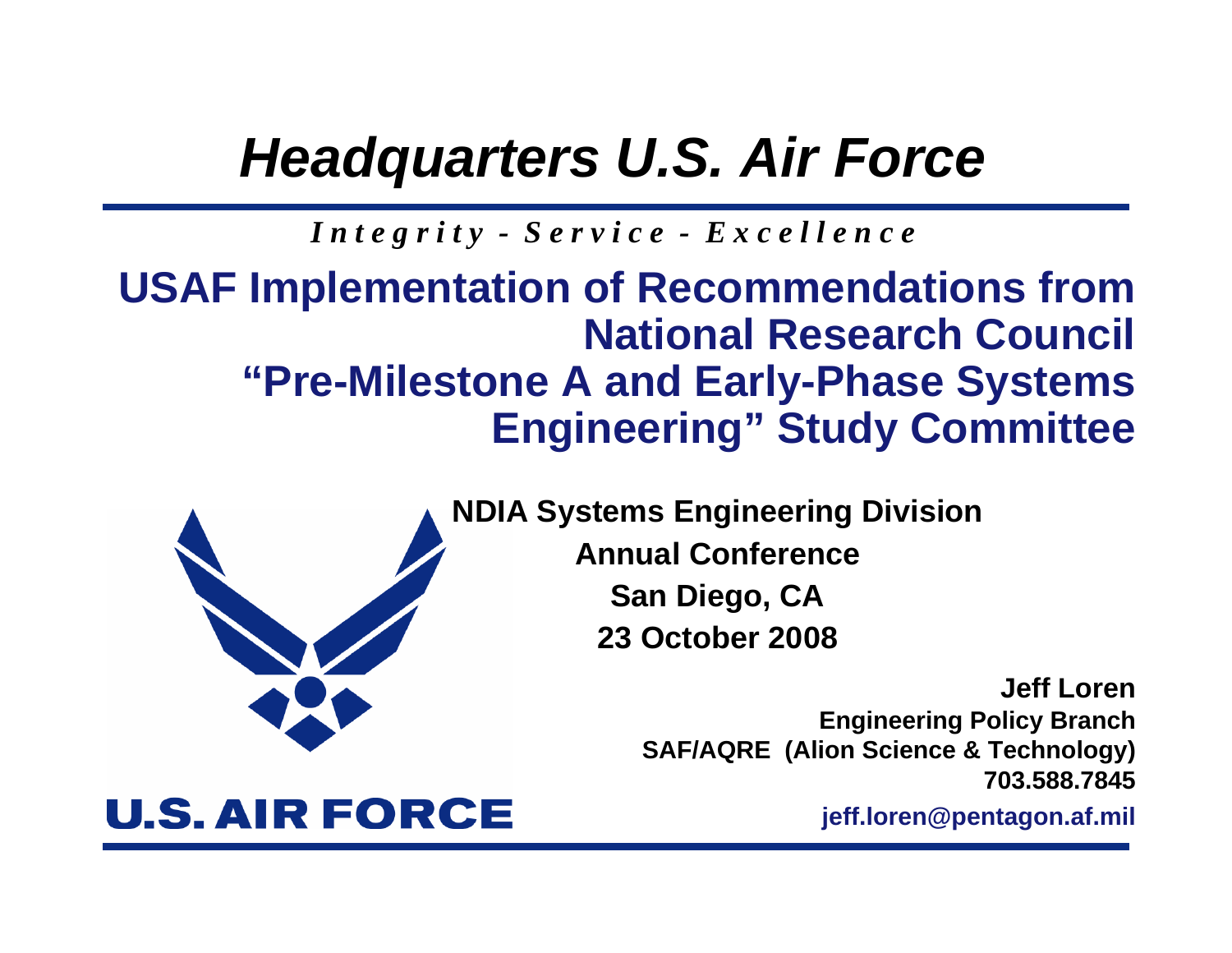

# *NRC Study Committee Report*

#### **U.S. AIR FORCE**



**"Pre-Milestone A and Early-Phase Systems Engineering: A Retrospective Review and Benefits for Future Air Force Systems Acquisition"**

**December 2007**

http://books.nap.edu/catalog.php?record\_id=12065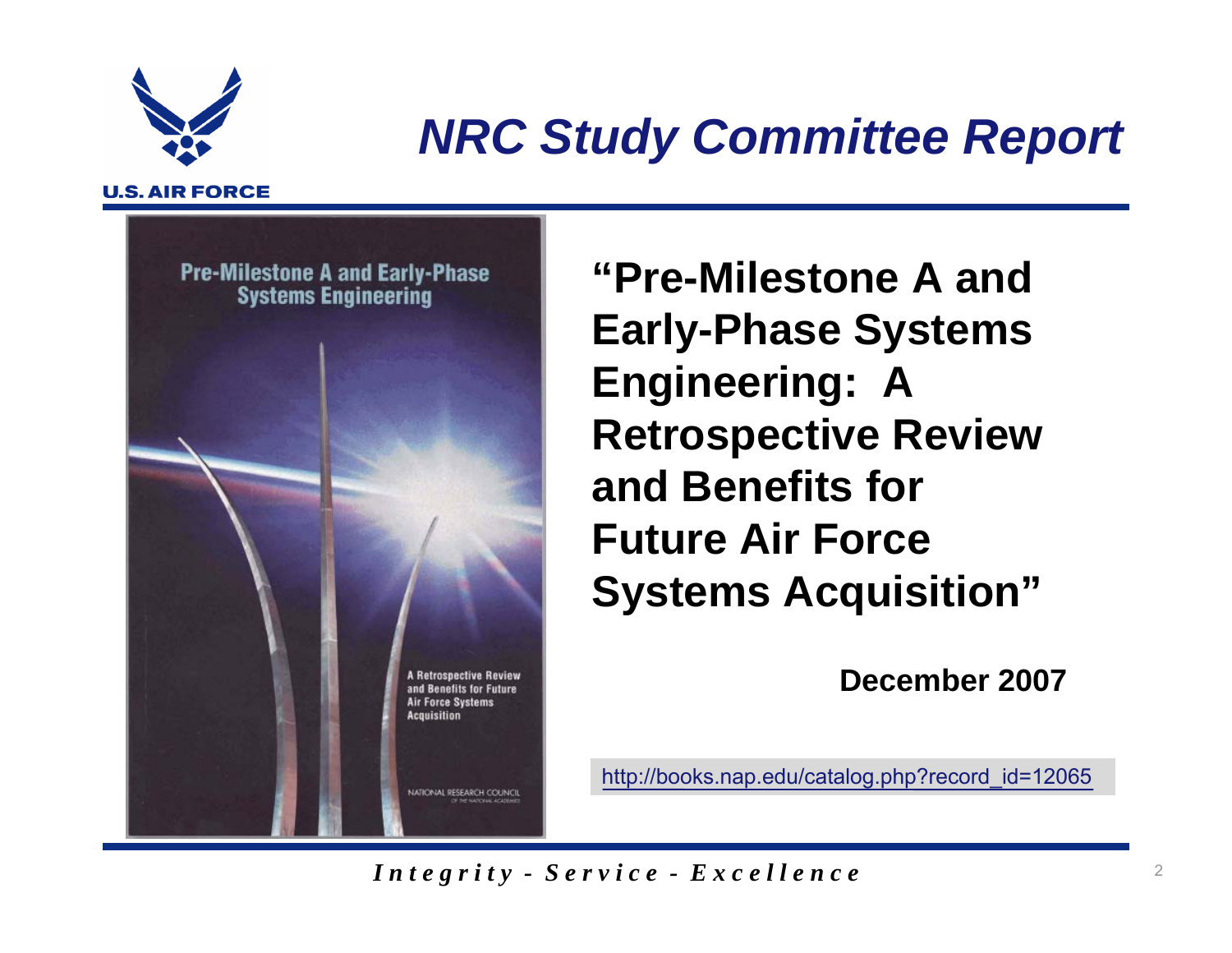

### **Finding #1**

**Attention to a few critical systems engineering processes and functions particularly during preparation for Milestones A and B is essential to ensuring that Air Force acquisition programs deliver products on time and on budget.**

### ■ Recommendation #1

**Air Force leadership should require that Milestones A and B be treated as critical milestones in every acquisition program and that … the "Pre-Milestone A/B Checklist" … be used to judge successful completion.**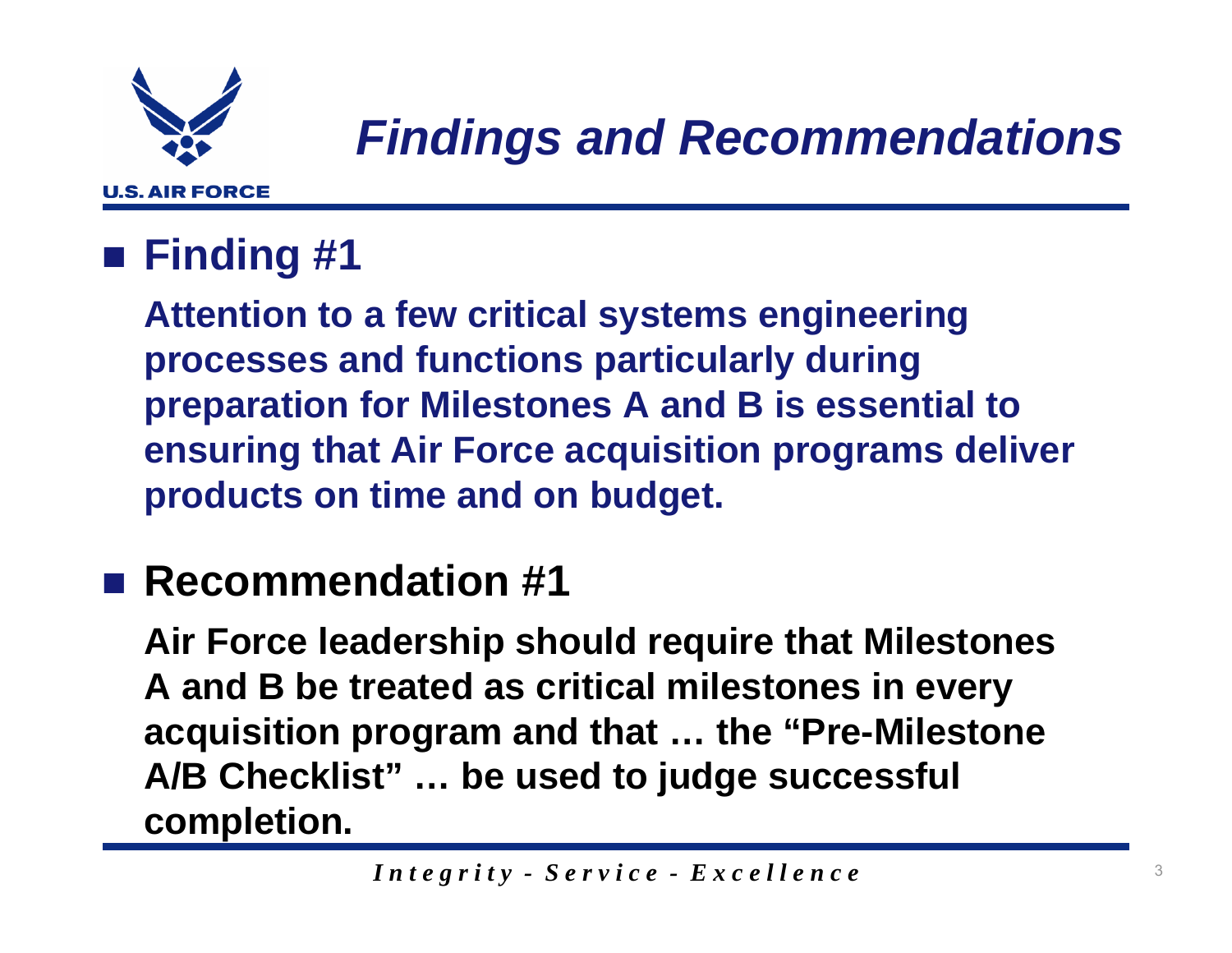

### **Finding #2**

**Creating a robust SE process requires experienced SEs with domain knowledge**

### ■ Recommendation #2

**Assess career field needs and develop a program to address**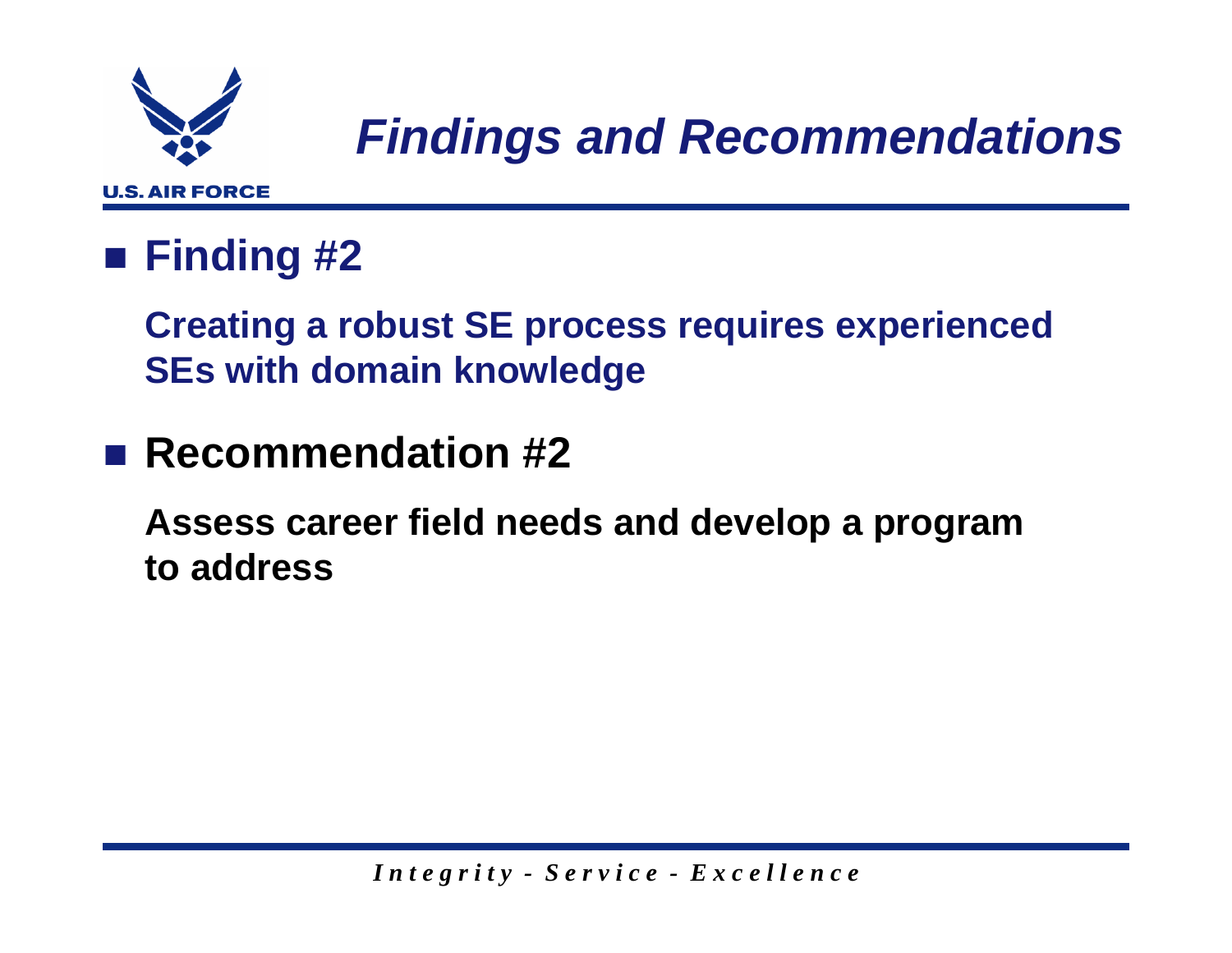

- ■ **Established Program Systems Engineer (PSE) shred under SPRDE**
- Active engagement with **SPRDE FIPT** to influence DAU **STM courses**
	- ■**Subject matter focus has been realigned**
	- ■ **Provide additional emphasis on technology transition techniques and tools**
- ■**Provided 70+ SMEs to support competency assessments**
- "Science, Mathematics, & Research for Transformation" **(SMART) –funded by OSD; managed by NPS and ASEE**
	- **Akin to an undergraduate co-op program**
	- **Also used to provide opportunities for graduate students**
	- ■ **Trying to change to automatic hire after award of degree rather than having to compete**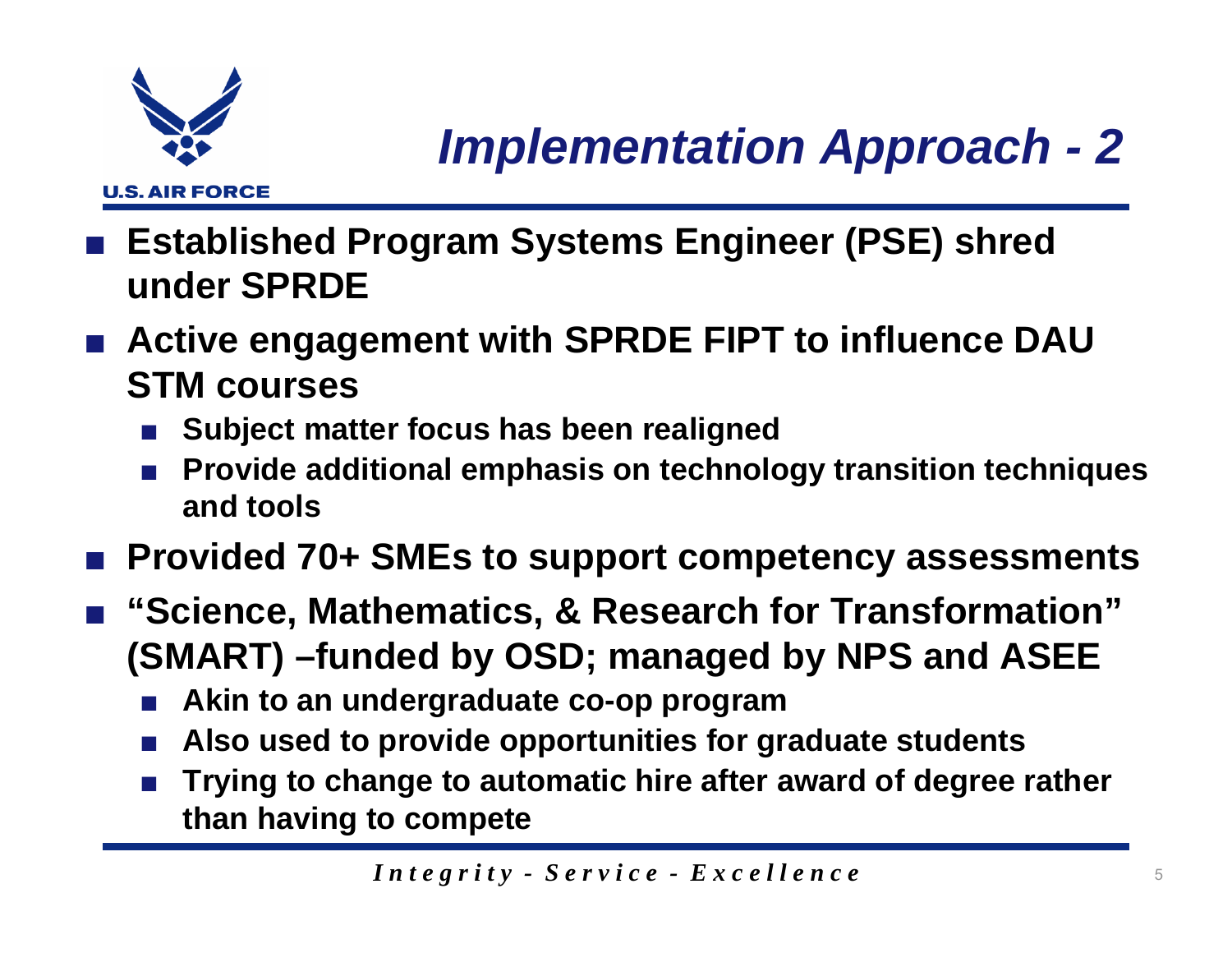

# *Implementation Approach - 2 Organic S&E Development*

#### F. **Update Apr 01 S&E Strategic Plan**

| <b>Current &amp; Future Requirements</b> | <b>Goal Areas</b>  |
|------------------------------------------|--------------------|
| <b>Recruitment and retention</b>         | <b>Math</b>        |
| <i>initiatives</i>                       | <b>S&amp;T</b>     |
| <b>Education and training</b>            | <b>Acquisition</b> |
| Individual growth paths                  | <b>Test</b>        |
| <b>Awards and recognition</b>            | <b>Sustainment</b> |

### **NRC STEM Study (kicked off Aug 08; 15-month duration)**

- $\mathcal{L}_{\mathcal{A}}$ **Determine STEM needs of 26 functionals**
- Fold recommended implementation strategy into S&E **Strategic Plan update**
- **RAND S&E Study (SAF/AQXD initiated)**
	- **Estimating changes in S&E skills for emerging technical needs**
	- **Two time horizons: near term (5 years), mid-term (10-15+ years)**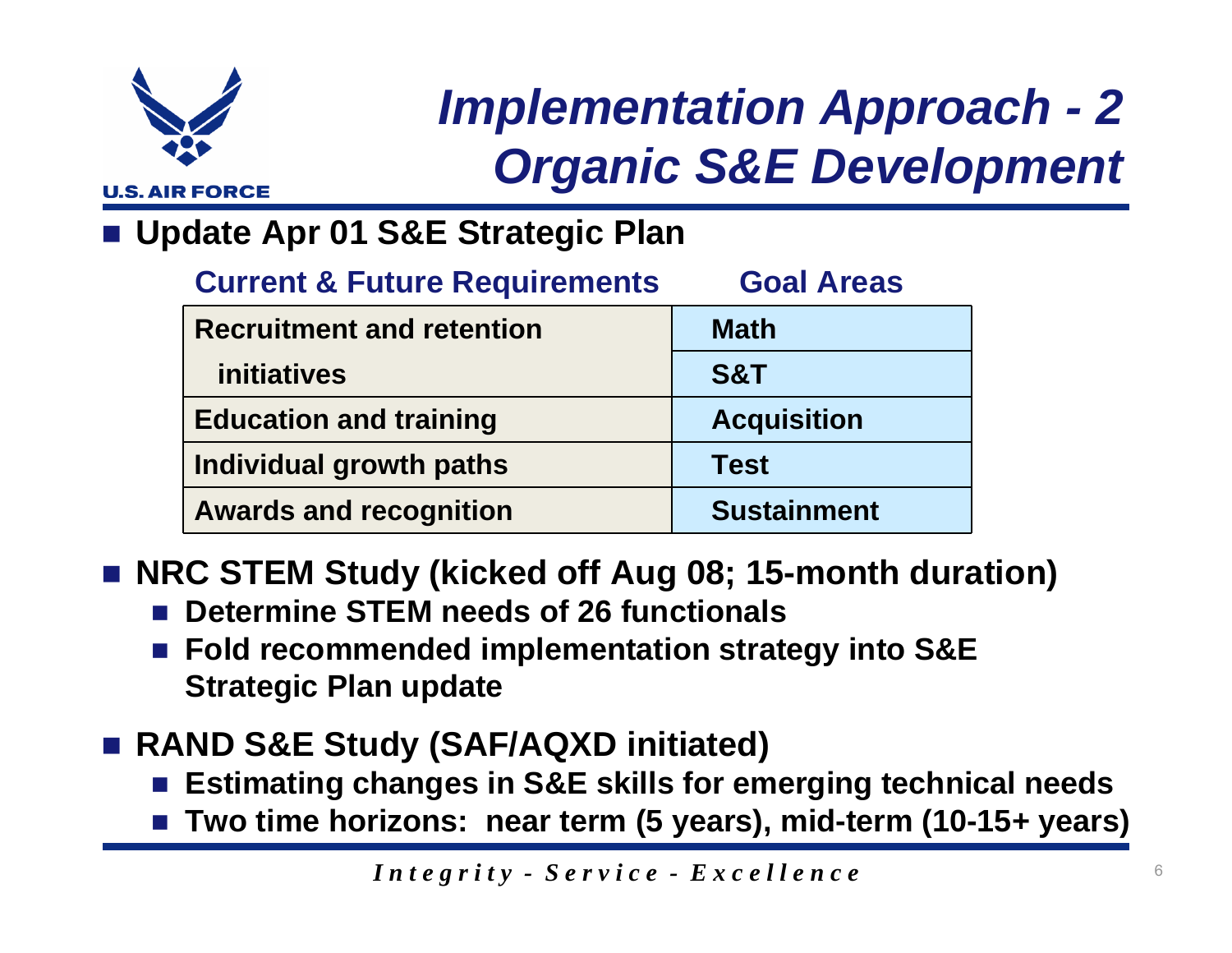

### **Finding #3**

**Government, FFRDCs, and industry all have important roles throughout the life cycle**

### ■ Recommendation #3

**Pre-A decisions should be supported by rigorous SE processes and analyses involving teams of acquirers, users, and industry**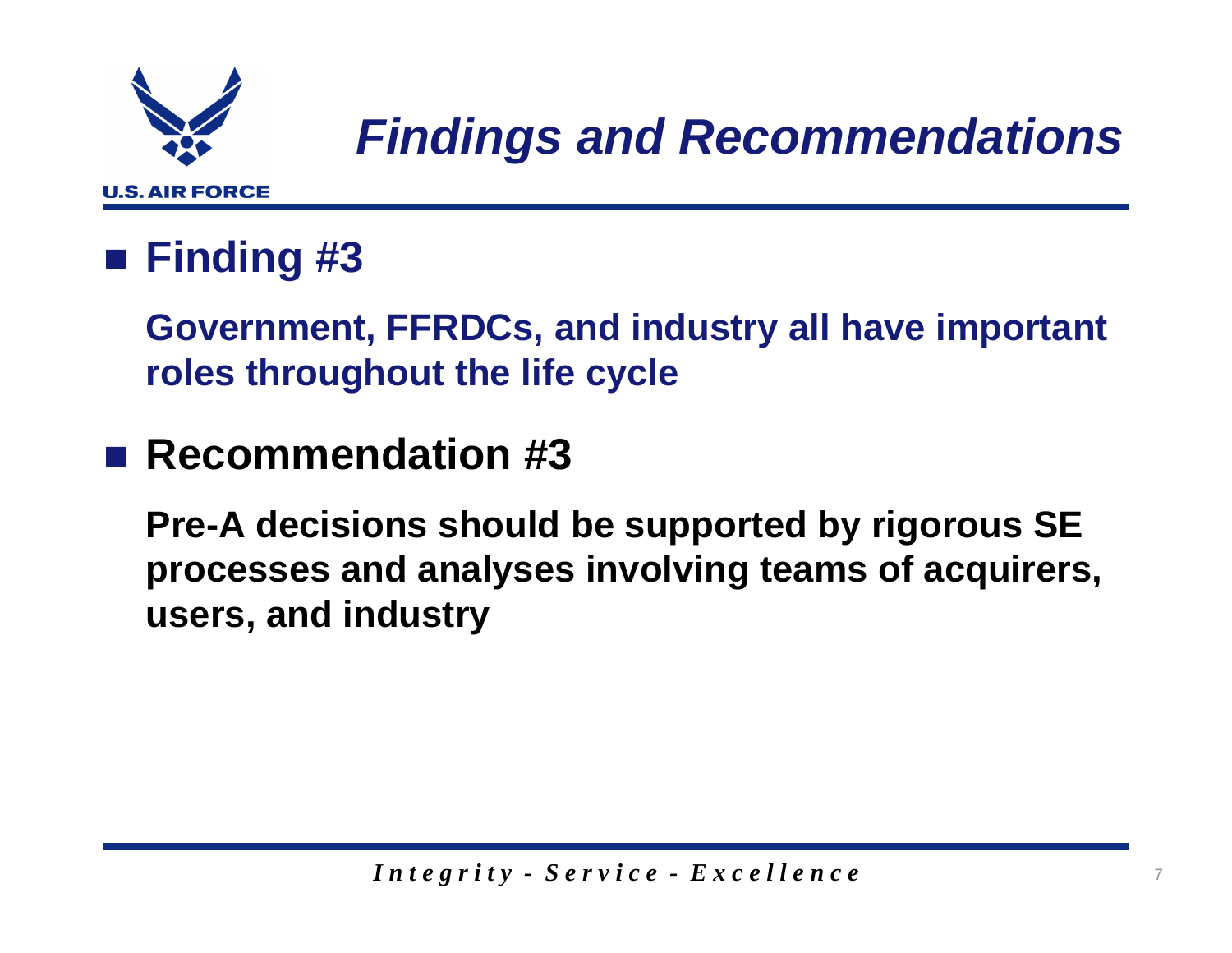

# *Implementation Approach – 3 Continuous Capability Planning*

- **Informed Time-Phased Requirements Development (ITPRD)**
	- ■ **Identify sponsoring MAJCOM personnel for collaborative requirements development**
	- ■ **Insert acquisition (AFMC/AFSPC/AFRL) personnel into pre-MS/KDP-A/B process far enough in advance of the HPT to absorb context of program, execute SE processes, and affect content of KPP/KSAs and requirements that go into AoA planning and ICD/CDD/etc.**

### **Life Cycle Risk Management**

- ■ **Comprehensive definition of risk and risk management; should begin at the earliest stages of capability/program planning (pre-MS/KDP-A capability planning effects), and continue throughout the total life cycle of the program**
- **Modeling, Simulation, and Analysis**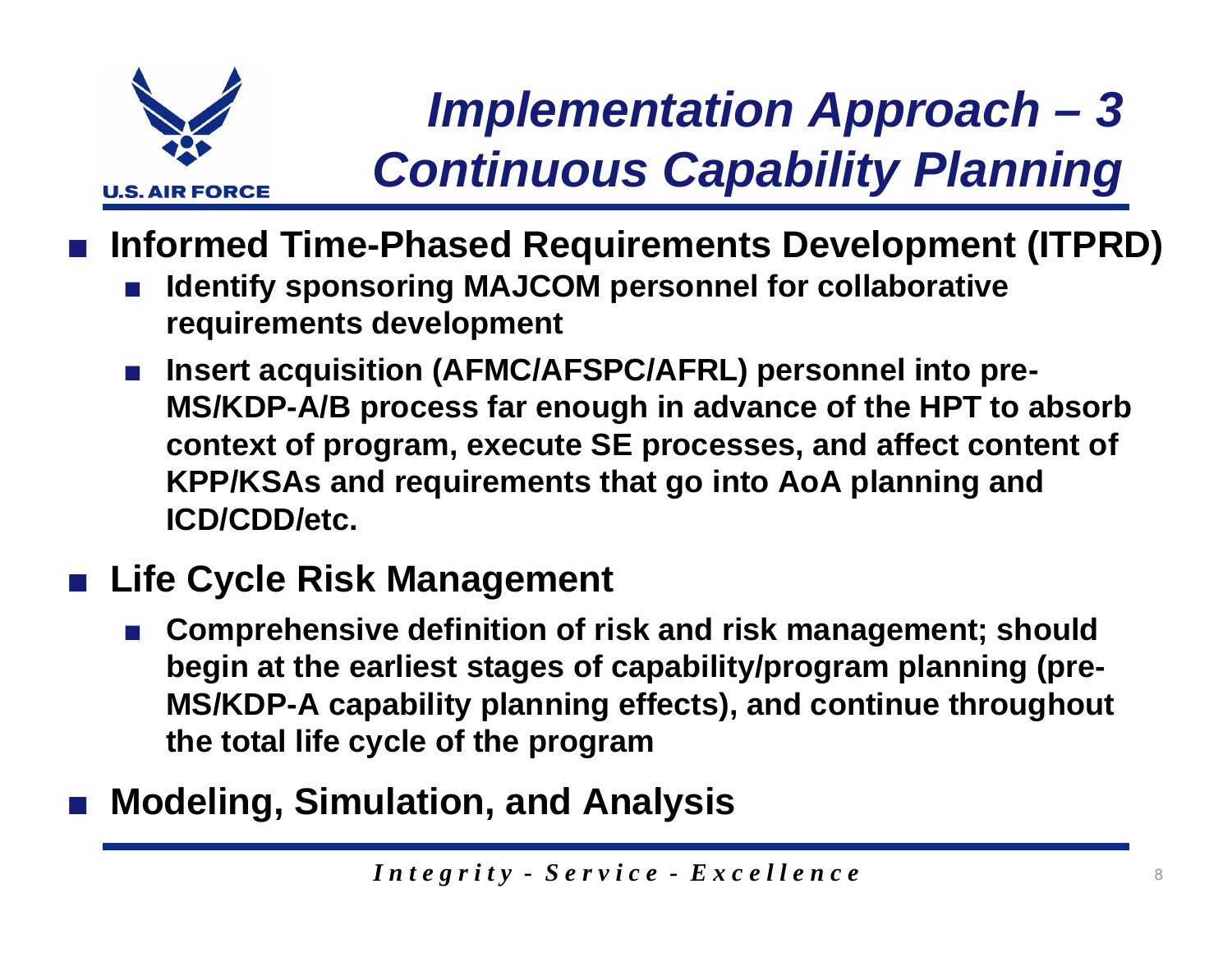

# *Implementation Approach – 3 Life Cycle Management*

#### ■**High-Confidence Criteria**

- **Strategy should document multiple, viable trade space options for cost, schedule, capability-based performance requirements and technology**
- Strategy should support proper phasing/synchronization of **requirements with on- and off-ramps**
- **Requirements prioritized and properly time phased (cost/schedule)**
- ■ **Pre-M/S-B Risk Management plans complete, accurate, current and being followed**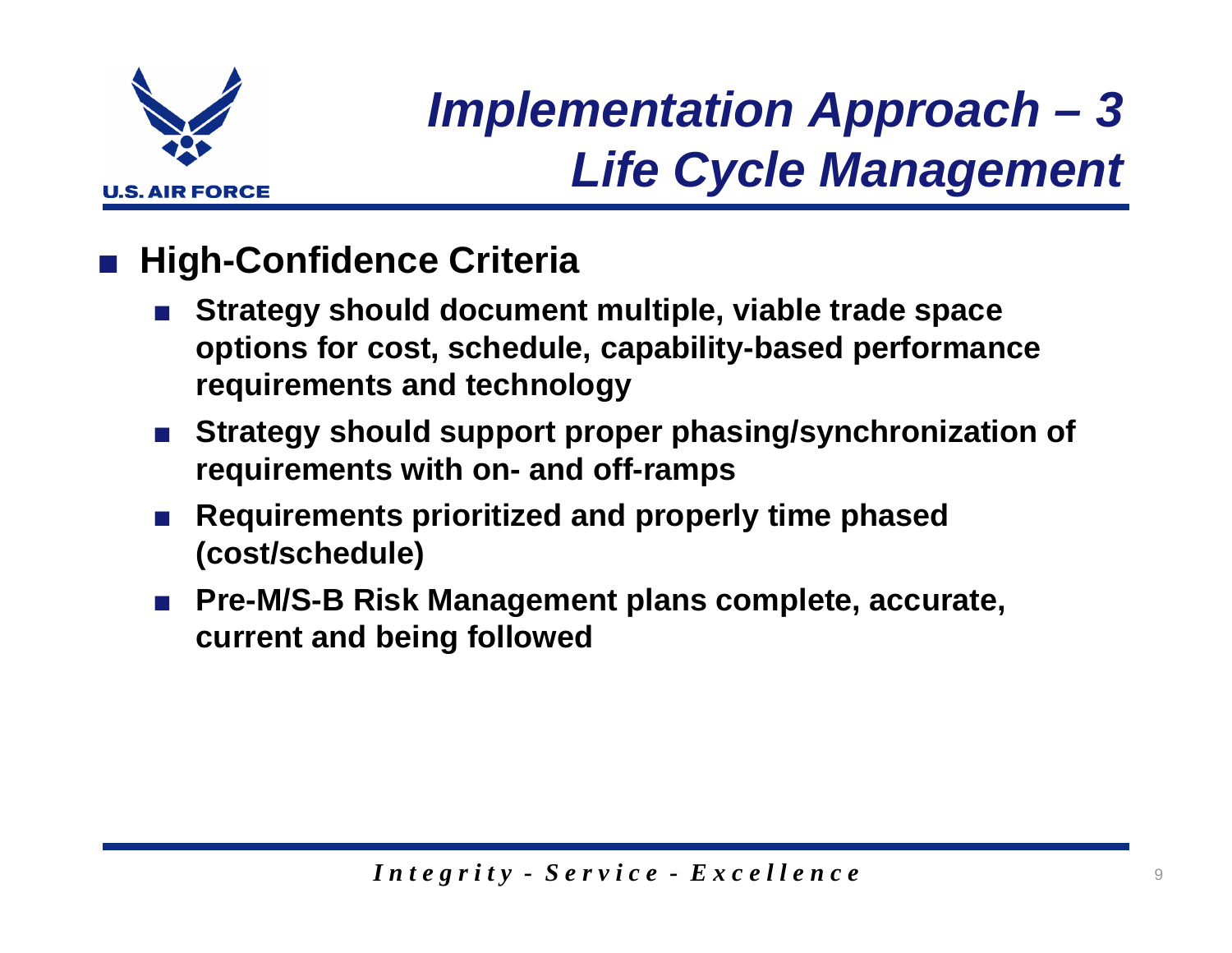

# *Implementation Approach – 3 Technology Development*

- ■ **Technology Development and Transition Strategy**
	- **Extends the scope of quantitative criteria beyond TRLs**
	- **Includes broader processes and cross-command forums to improve the rigor of early SE and contribute to "doable" requirements**
	- **Increases the probability that highest-priority shortfalls/gaps are addressed**
	- **Results in closer alignment between technology investments and system / capability needs**
- **Transition Stage-Gating**
	- ■ **Provides a CONOPS for total technology insertion into the Acquisition & Sustainment Plan**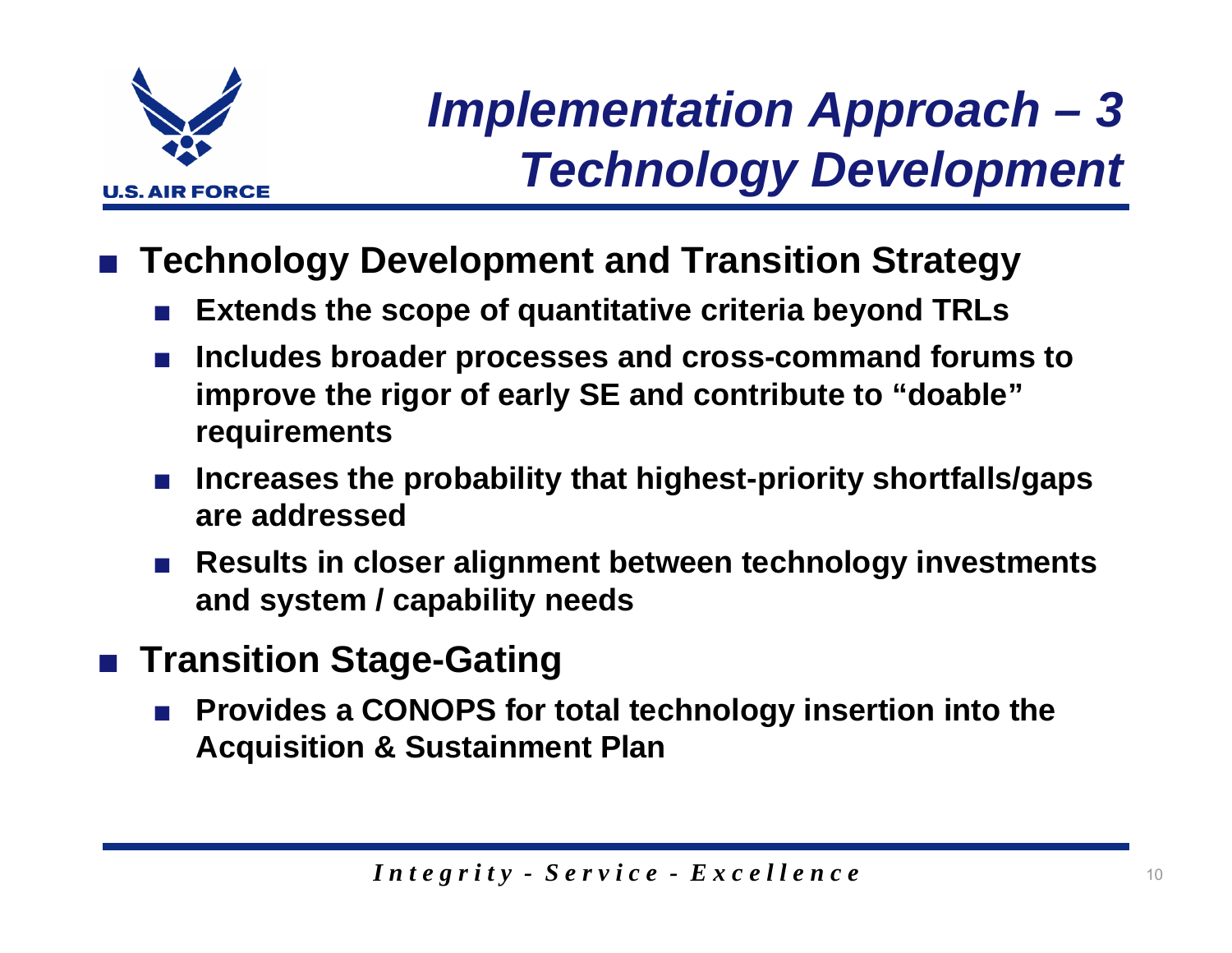

# *Implementation Approach – 3 Technology Transition*

- **AF Tech Transition Office (TTO) continues support to JCTD, QRF, TTI and other Tech Transition programs**
- **Tech Transition Program Initiative funded in FY10 POM (\$10M/yr)**
	- **Hardware prototyping**
	- F. **Bridge funding from Tech Demo to Program POM**
	- g) **Enterprise interface management / configuration control**
- Developing R&D Strategic Framework to coordinate **AF policy, programs and processes to transition technology through 6.1-6.8 to new program of record or change to existing program**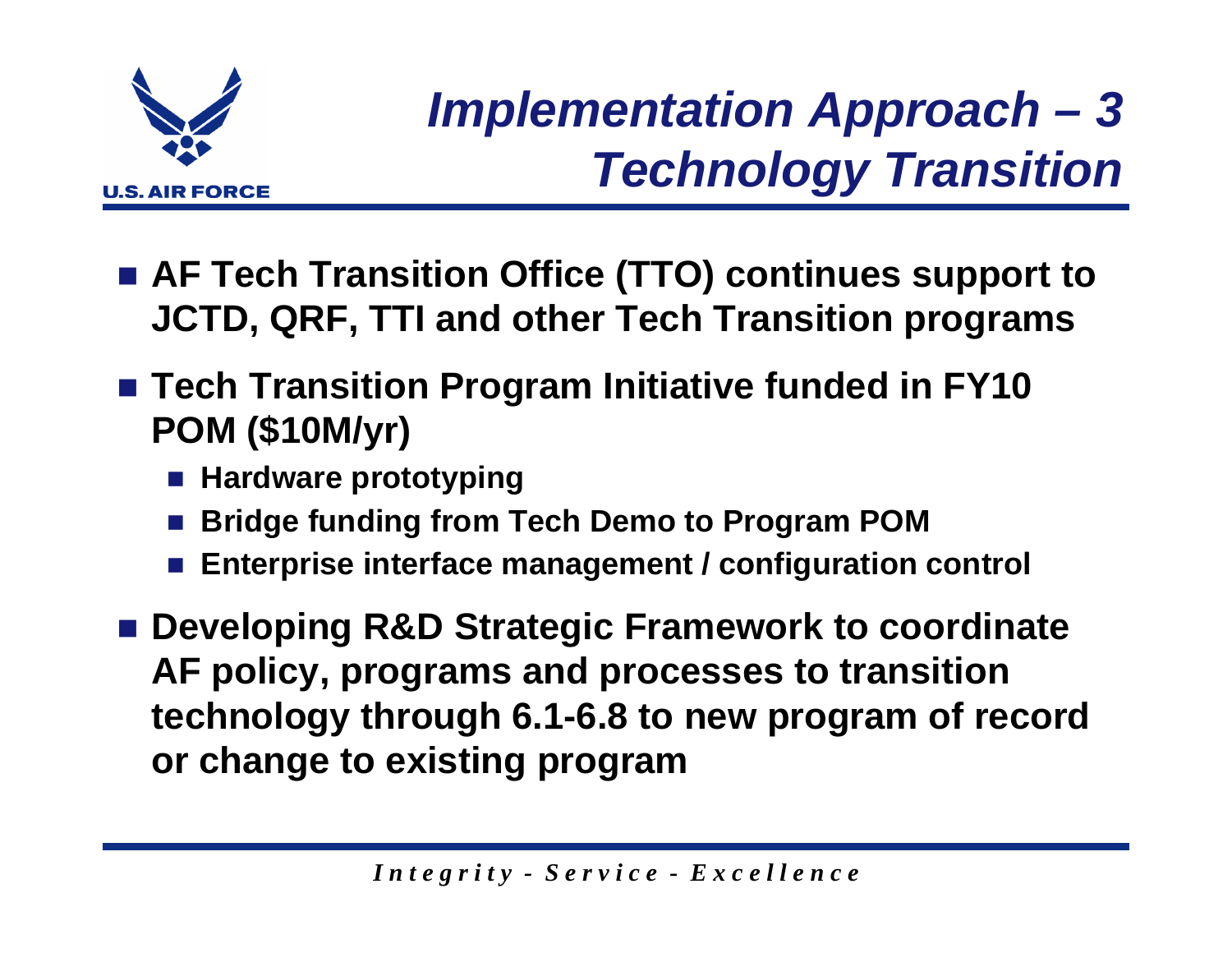

### **Finding #4**

**The organic development planning function that applied pre-A SE to a number of successful programs was allowed to lapse**

### **■ Recommendation #4**

**A development planning function should be established in the military departments to coordinate the concept development and refinement phase of all acquisition programs to ensure that the capabilities … as a whole are considered and that unifying strategies such as … interoperability are addressed.**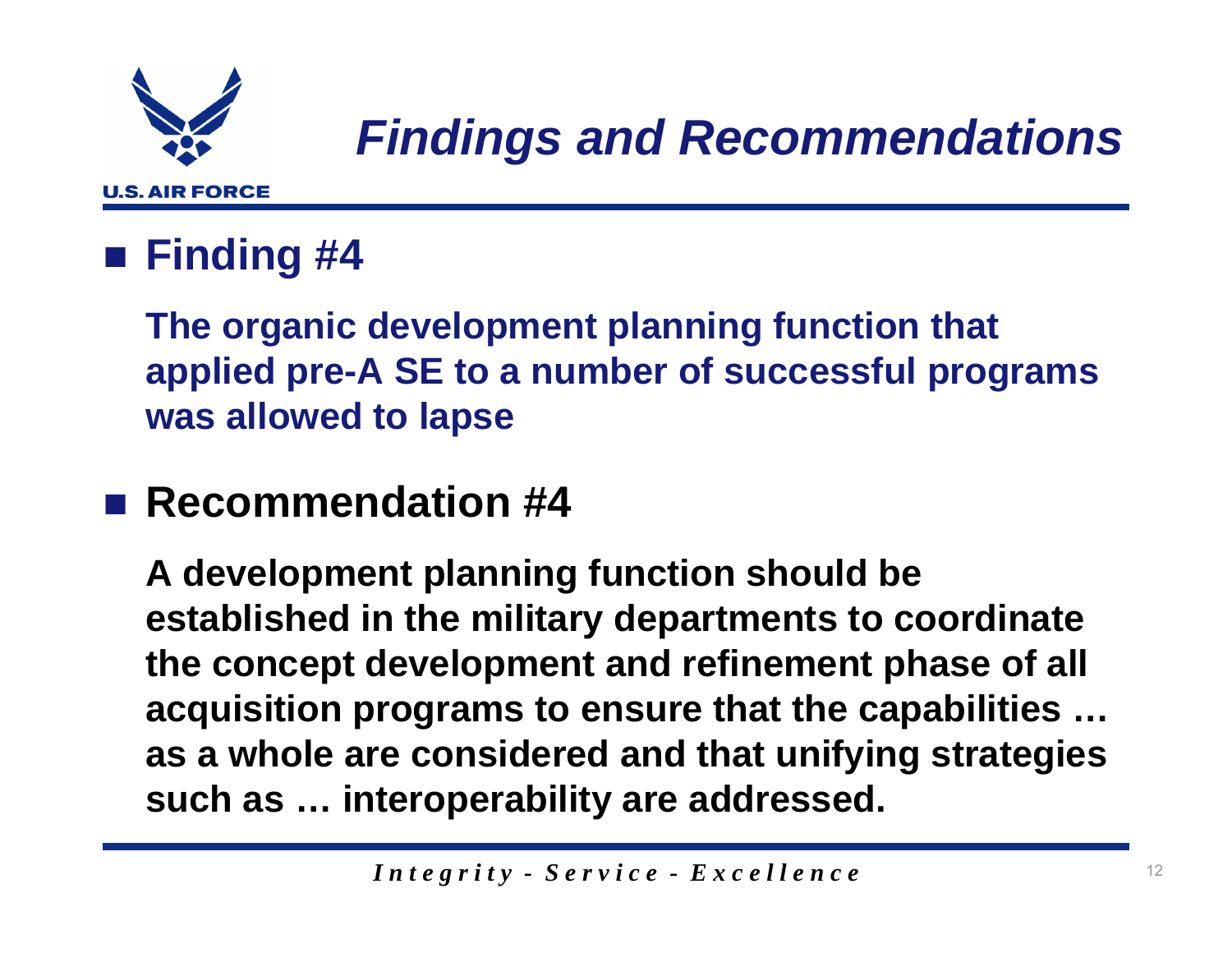

- Secured FY10 POM funding (\$37M/yr) for new PE for **Requirements Analysis & Maturation (RAM) ("Development Planning")**
- **Concept Development**
- $\overline{\phantom{a}}$ **Requirements Analysis Support**
- ■ **Establishing DP/RAM governance structure; single point of entry for MAJCOM DP requests**
- Early SE Guide to be published 4Q CY08
- ■**Institutionalize CCTD and ConSEP in policy**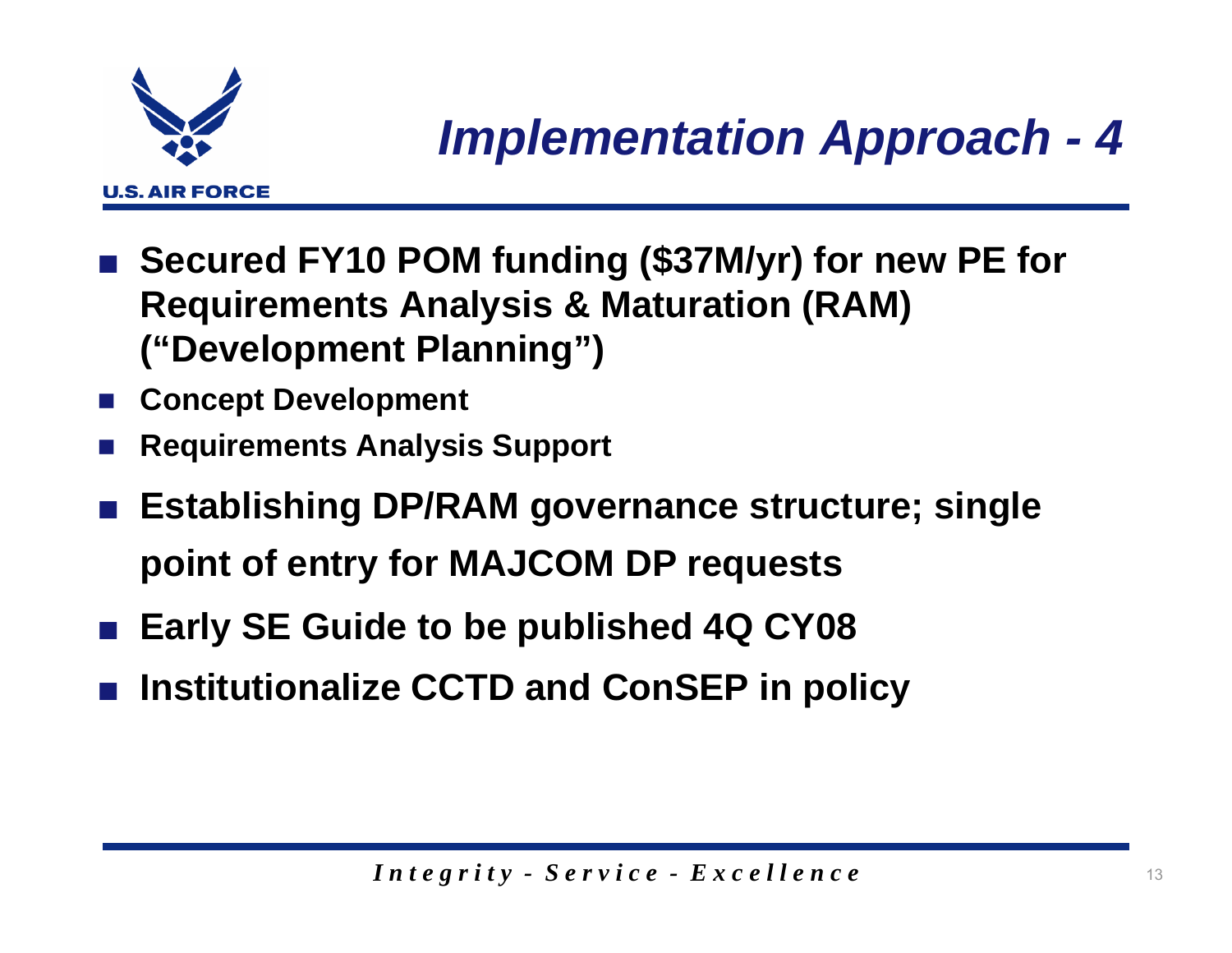

# *Implementation Approach – 4 RD&E Investment Framework*

### Transition Assistance -- filling the "Valley of Death"

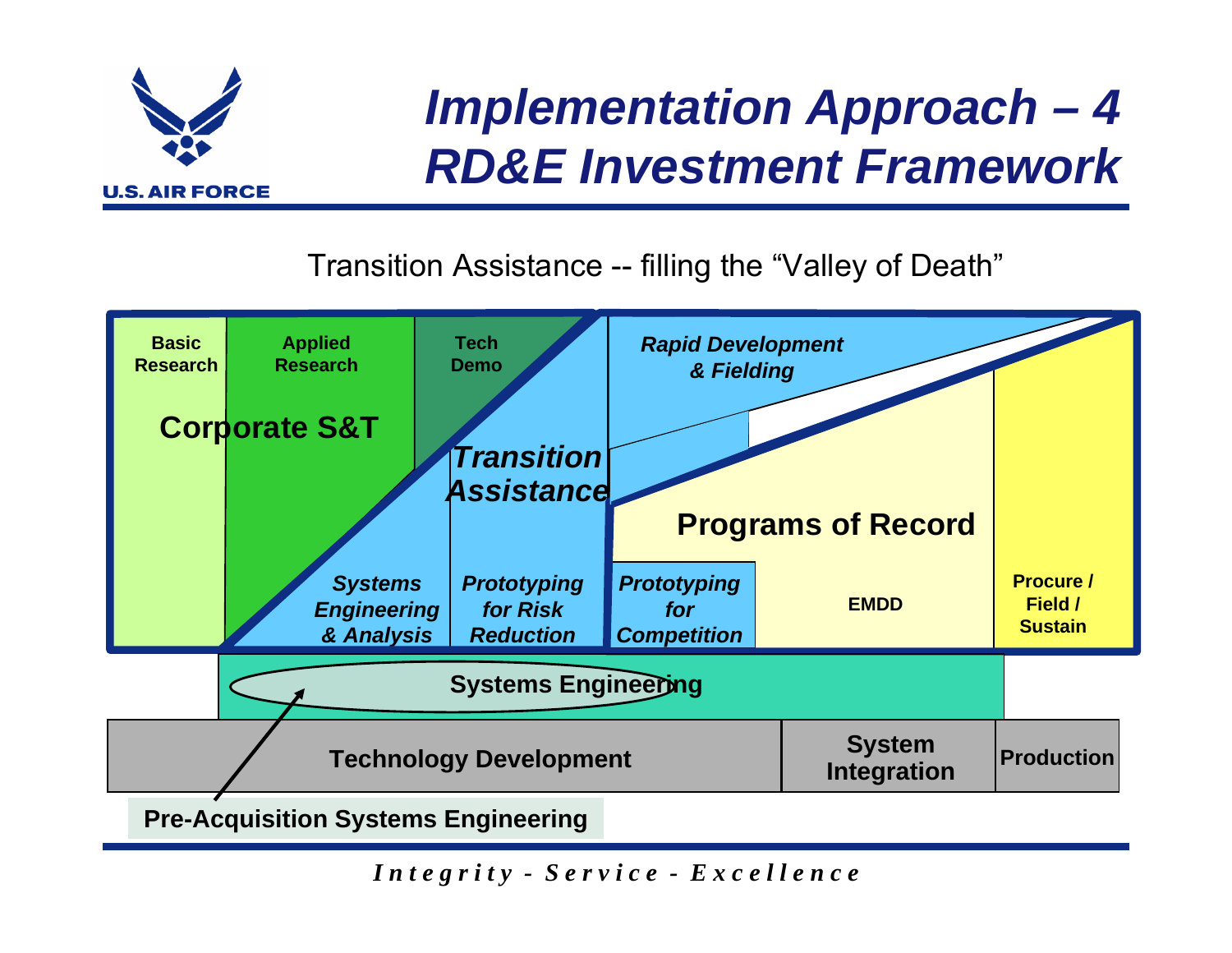

- Checklist identifies 20 items in 7 principal areas
- Coverage for 16 of 20 exists in current policy **and guidance**
- **Conducted informal order-of-magnitude assessment of current compliance across practitioner community**
- In process of identifying process owners and **key linkages for each item needing action**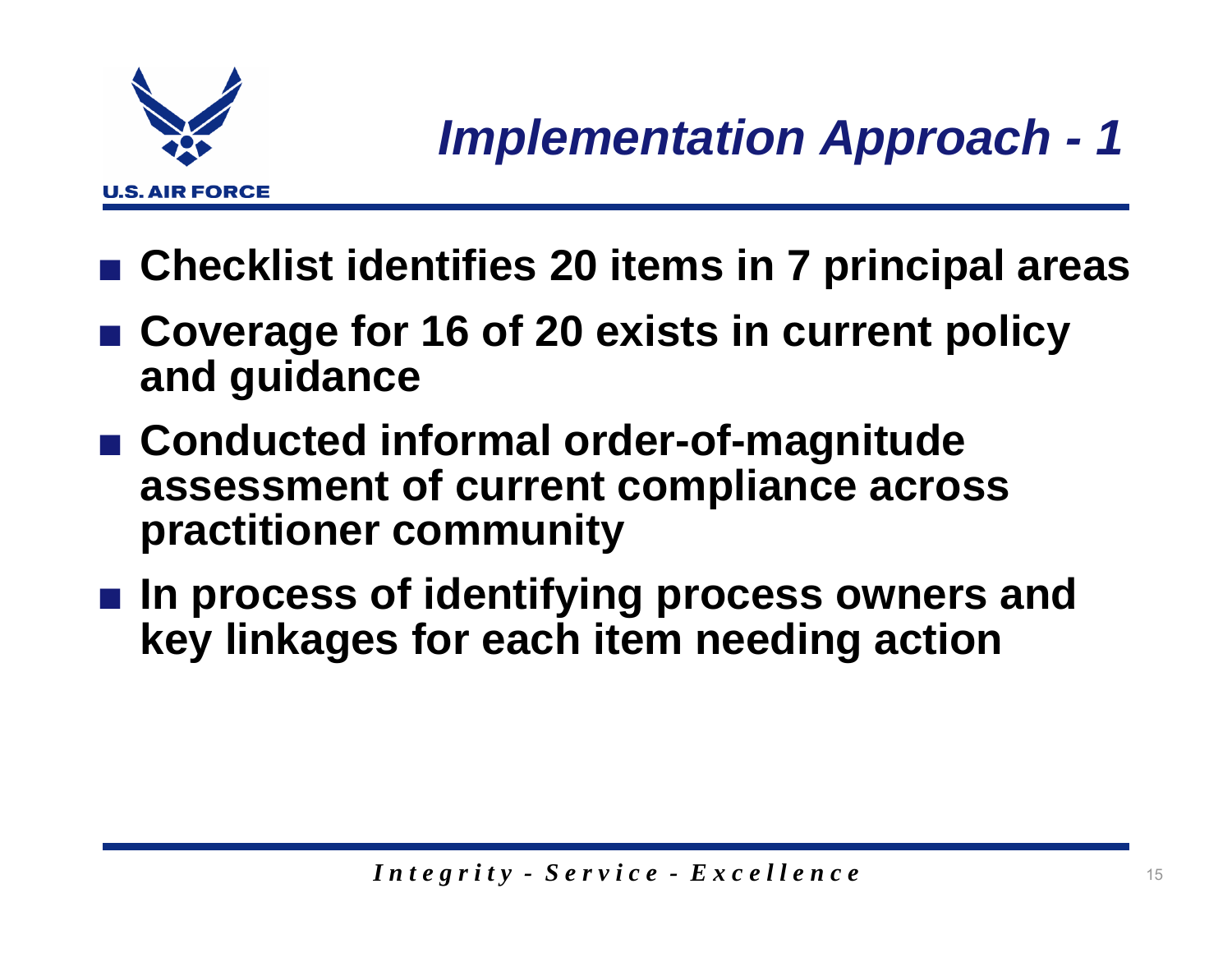

# *Checklist – Concept Development*

#### **U.S. AIR FORCE**

|                                |                                                                                                                                                                                                                                                          | <b>CURRENT</b><br><b>PROCESS</b>                                                                                                                                     | <b>SUPPORTING</b><br><b>DOCUMENTATION</b>                                                                                                                                                      | <b>PROCESS</b><br><b>OWNER(S)</b>                                                                                                         | OPR(S)                                       | <b>KEY</b><br>LINKAGE(S)                                                                                                                                                                        |
|--------------------------------|----------------------------------------------------------------------------------------------------------------------------------------------------------------------------------------------------------------------------------------------------------|----------------------------------------------------------------------------------------------------------------------------------------------------------------------|------------------------------------------------------------------------------------------------------------------------------------------------------------------------------------------------|-------------------------------------------------------------------------------------------------------------------------------------------|----------------------------------------------|-------------------------------------------------------------------------------------------------------------------------------------------------------------------------------------------------|
| $\mathbf{1}$<br>$\overline{2}$ | Have at least two<br>alternative concepts<br>been evaluated?<br>Can an initial<br>capability be achieved<br>within $\sim$ 5 years from<br>MS/KDP B? If not,<br>can critical subsystems<br>(or a key subset) be<br>demonstrated within<br>that timeframe? | AoA policy in<br>AFI 10-601<br>New MAIS<br>programs now<br>require IOC<br>within 5 years of<br>MS A, per FY08<br><b>NDAA</b> Section<br>811. No rqmt for<br>non-MAIS | PASEP (pre-AoA)<br>• ASC process (post-AoA)<br>Early SE Guide<br>$\bullet$<br>Concept SEP (ConSEP)<br>$\bullet$<br><b>Transition Plan</b><br>$\bullet$<br>5000.2 update (PDR ahead of<br>MS B) | <b>OAS, A2/5</b><br>$\bullet$<br>$\bullet$ AQR,<br><b>AFMC/EN</b><br>$A2/5$ for<br>DP/RAM and<br>attestation<br>process                   | Center<br><b>XRs</b><br>Center<br><b>XRs</b> | • AoA and DP<br>• ESE guide<br>$\bullet$ SoS stds /<br>practices<br>· DT&E initiative<br>$\bullet$ Risk<br>Assessment<br>• Cost estimating<br>• Other enduring/<br>std processes<br>• CCP Guide |
| 3                              | Will high-risk new<br>technologies have been<br>matured prior to<br>MS/KDP B? If not, is<br>the risk mitigation<br>plan adequate?                                                                                                                        | programs.<br>10 USC 2366a<br>requires TRL<br>$~6$ (defined by<br><b>AF Policy</b><br>Memo) at MS B                                                                   | <b>Transition Plan</b><br>$\bullet$ ConSEP<br>Competition & prototyping<br>(Young memo, 5000.2)<br>update)                                                                                     | $\bullet$ A2/5<br>• DP efforts<br>and process<br>leading to acq<br>strategies                                                             | Center<br><b>XRs</b><br>with<br><b>AFRL</b>  | • TD initiatives<br>(RI3, TDTS)<br>• CCP Guide                                                                                                                                                  |
| $\overline{4}$                 | <b>Have external</b><br>interface complexities<br>(incl. dependencies on<br>other programs) been<br>identified and<br>minimized? Is there a<br>plan to mitigate risks?                                                                                   | Part of JCIDS<br>process; SoS<br>SE guide                                                                                                                            | Concept Characterization &<br><b>Technical Description</b><br>(CCTD)<br>CCP process for developing<br>options<br>SoS engr (in Early SE Guide)                                                  | • AQR Guidance<br>Memo mandates<br><b>CCTD</b><br>• $A2/5$ – process<br>for developing<br>option sets<br>$\bullet$ AQR,<br><b>AFMC/EN</b> | Center<br><b>XRs</b>                         | • Early SE Guide<br>• CCP Guide<br>• AFMC/EN SoS<br>eng practices<br>• All enduring<br>processes incl<br>analysis<br>$\bullet$ TD (RI3)                                                         |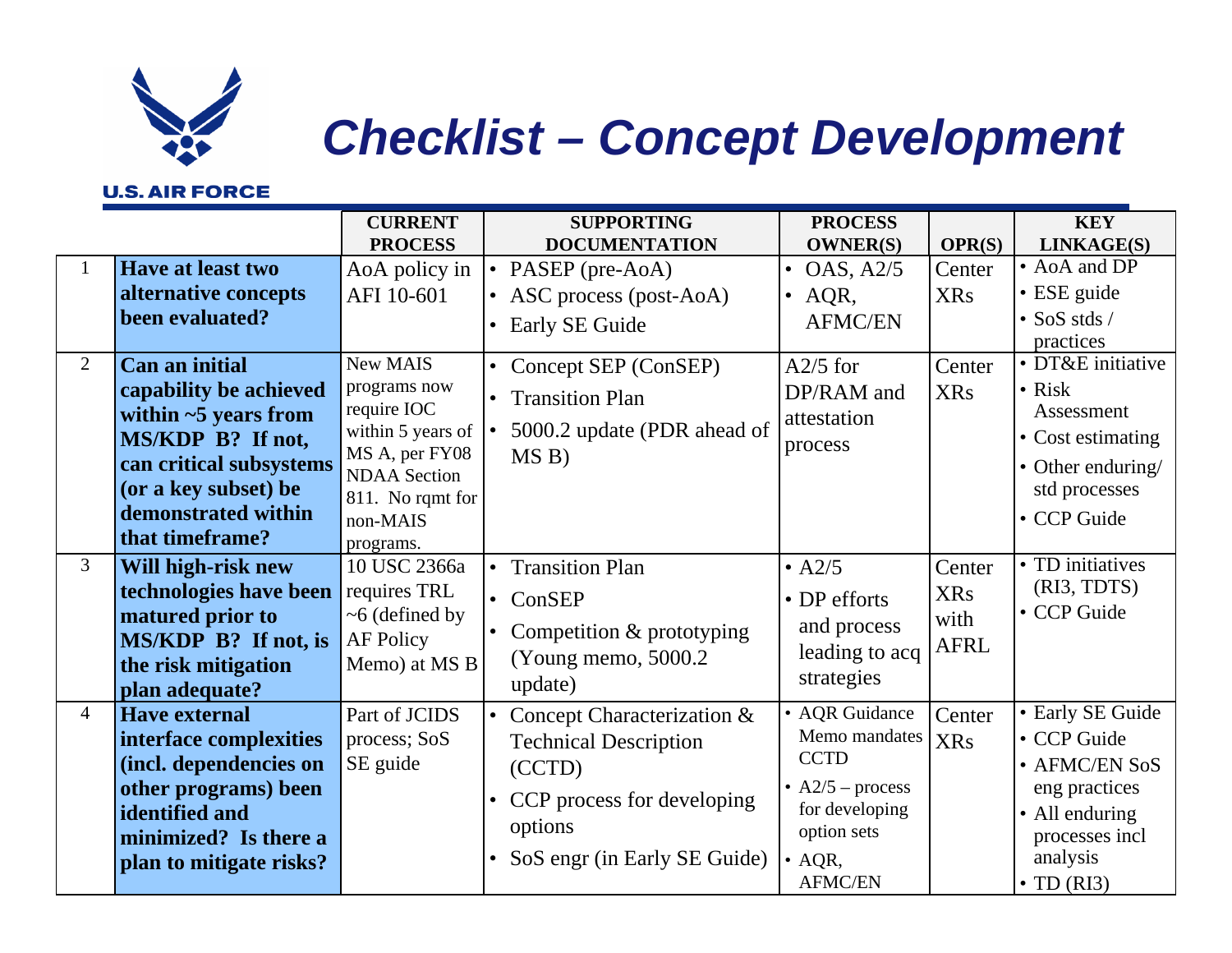

# *Checklist – KPPs and CONOPS*

#### **U.S. AIR FORCE**

|                |                          | <b>CURRENT</b>           | <b>SUPPORTING</b>    | <b>PROCESS</b>    |                   | <b>KEY</b>           |
|----------------|--------------------------|--------------------------|----------------------|-------------------|-------------------|----------------------|
|                |                          | <b>PROCESS</b>           | <b>DOCUMENTATION</b> | <b>OWNER(S)</b>   | <b>OPR(S)</b>     | LINKAGE(S)           |
| $\overline{5}$ | At MS/KDP A,             | <b>AFI 10-601 (JCIDS</b> | $\bullet$ ConSEP     | $\bullet$ AFMC/CC | <b>Center XRs</b> | • ITPRD              |
|                | have KPPs been           | implementation) (at      | $\bullet$ CCTD       | attestation       |                   | initiative           |
|                | identified in clear,     | early stages, MOEs       | • I-CDD (to support  | point             |                   | • Attestation        |
|                | comprehensive,           | are more appropriate     | system rqmts         | $\bullet$ DP/RAM  |                   | process              |
|                | concise,                 | than solution-           | refinement and PDR   | process           |                   | • SE activities      |
|                | understandable           | focused KPPs)            | prior to MS B)       |                   |                   | $\bullet$ LCM        |
|                | terms?                   |                          |                      |                   |                   |                      |
| 6              | At MS/KDP B, are         | <b>AFI 10-601 (JCIDS</b> | $\bullet$ ConSEP     | <b>AFMC/CC</b>    | SPM and           | $\cdot$ DT&E         |
|                | major system-level       | implementation) (at      | $\bullet$ CCTD       | attestation       | center XRs        | initiative           |
|                | requirements             | early stages, MOEs       | $\cdot$ CDD          | process           |                   | • All enduring       |
|                | (including all KPPs)     | are more appropriate     |                      |                   |                   | processes            |
|                | sufficiently well        | than solution-           |                      |                   |                   | including            |
|                | defined to provide a     | focused KPPs)            |                      |                   |                   | analysis             |
|                | stable basis for system  |                          |                      |                   |                   | $\bullet$ LCM        |
|                | development?             |                          |                      |                   |                   |                      |
| $\overline{7}$ | <b>Has a CONOPS been</b> |                          | $\bullet$ ConSEP     | A2/5 DP/RAM       | SPM and           | • Analysis           |
|                | developed showing        |                          | $\bullet$ CCTD       | process           | center XRs        | framework            |
|                | that system operation    |                          | $\bullet$ I-CDD      |                   |                   | • SoS practices      |
|                | can handle expected      |                          |                      |                   |                   | and standards        |
|                | throughput and meet      |                          |                      |                   |                   | $\bullet$ Early SE – |
|                | response time            |                          |                      |                   |                   | all enduring         |
|                | requirements?            |                          |                      |                   |                   | processes            |
|                |                          |                          |                      |                   |                   |                      |

*Integrity* - *Service* - *Excellence* 17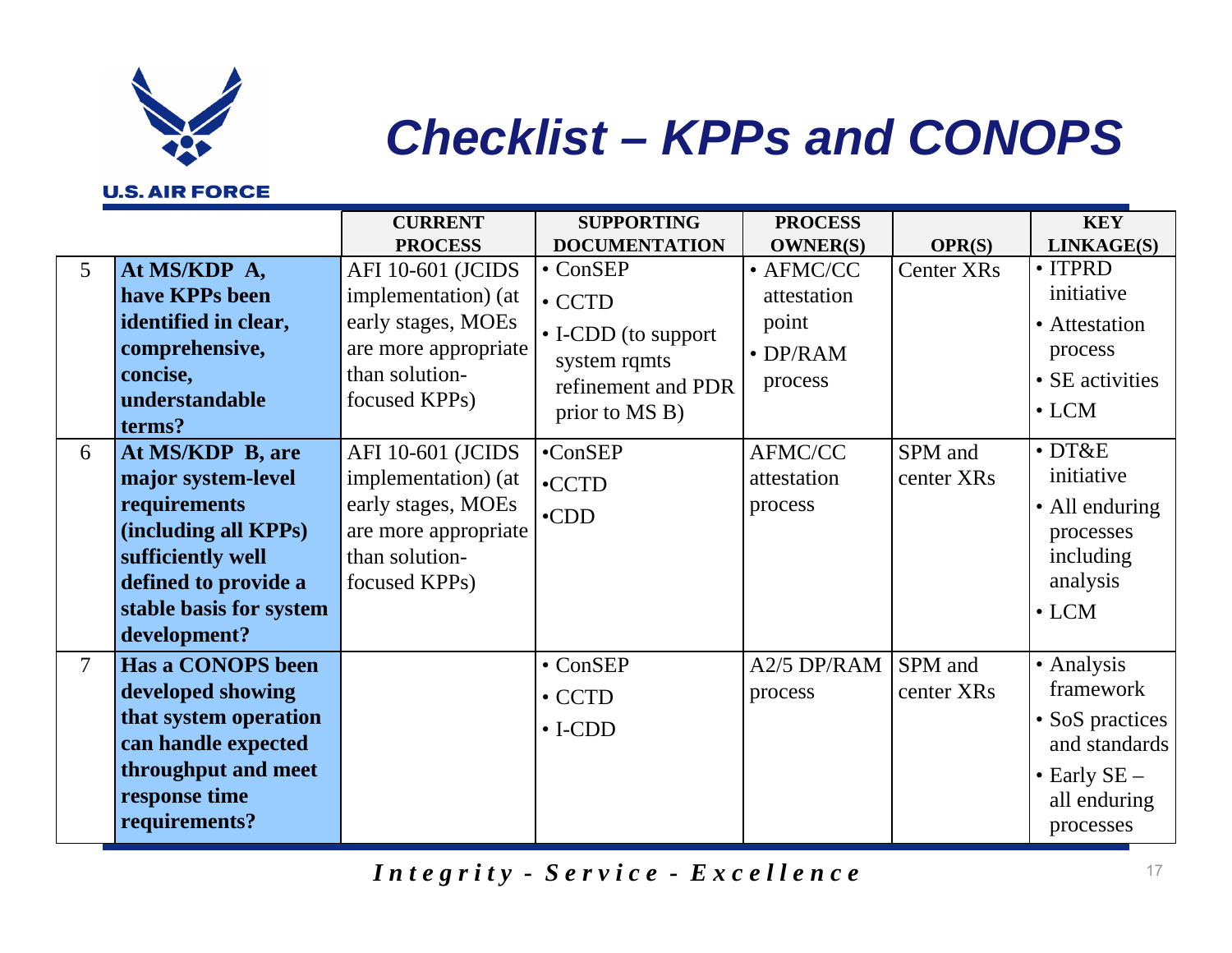

# *Checklist – Cost & Schedule, Performance Assessment*

|        | <b>COST &amp; SCHEDULE SCOPING</b>                                                                                                                                                                                 |                                                                                                                                                         |                                                                                                                                               |                                                                                                                                                          |                                                                                                    |                                                                                                                                                 |  |  |
|--------|--------------------------------------------------------------------------------------------------------------------------------------------------------------------------------------------------------------------|---------------------------------------------------------------------------------------------------------------------------------------------------------|-----------------------------------------------------------------------------------------------------------------------------------------------|----------------------------------------------------------------------------------------------------------------------------------------------------------|----------------------------------------------------------------------------------------------------|-------------------------------------------------------------------------------------------------------------------------------------------------|--|--|
| 8<br>9 | Are major cost and<br>schedule drivers and<br>risks explicitly<br>identified, and is there<br>a plan to track and<br>reduce uncertainty?<br><b>Have principal</b><br>stakeholders accepted<br>the confidence level | • Evaluated within<br>JROC process per<br>JROCM 06-261.<br>• Part of Acq<br>strategy<br><b>Cost Estimating</b><br>policy & guidance<br>(POE, ICE, etc.) | Pre-A<br>$\bullet$ ConSEP<br>• Transition Plan<br>Pre-B<br>$\bullet$ SEP<br>$\bullet$ RMP<br>$\bullet$ CCTD<br>$\bullet$ SEP<br>$\bullet$ RMP | $\bullet$ A2/5 for<br>DP/RAM<br>• Individual<br>process owners<br>for risk & cost<br>assessment<br>• Risk process (ACE-<br>AFMC/EN)<br>• Sufficiency Rvw | SPM and<br>center XR <sub>s</sub><br>depending on<br>phase<br>SPM and<br>center XR<br>depending on | • Early SE<br>• Risk and<br>integrated<br>assessments<br>• Other<br>std/enduring<br>processes<br>• Risk process<br>$\bullet$ Cost<br>estimating |  |  |
|        | (risk assessment)<br>associated with cost<br>estimates?                                                                                                                                                            |                                                                                                                                                         | PERFORMANCE ASSESSMENT                                                                                                                        | (best of breed from<br>Risk Team)<br>• CE methodology                                                                                                    | effort/phase                                                                                       | methodology                                                                                                                                     |  |  |
| 10     | <b>Are models and</b><br>simulations adequate<br>and appropriate to<br>validate the selected<br>concept and CONOPS<br>against the KPPs?                                                                            | • Operational<br>Context rather than<br>"CONOPS" per se<br>• MOEs at earliest<br>"checkpoints"                                                          | $\bullet$ ConSEP<br>$\bullet$ CCTD<br>$\cdot$ SEP                                                                                             | • A2/5 (DP);<br>M&S owner as<br>enabler<br>$\bullet$ A2/5 from<br>attestation<br>perspective                                                             | SPM and/or<br>center XRs<br>depending on<br>effort/phase;<br>also need<br>M&S owner                | $\bullet$ DT&E<br>initiative<br>• Analysis Team<br>products<br>(M&S activity)                                                                   |  |  |
| 11     | At MS/KDP B, do the<br>requirements consider<br>likely future mission<br>growth over the life<br>cycle?                                                                                                            | SE/SEP guidance<br>(Address in updates)                                                                                                                 | $\cdot$ SEP<br>•Transition Plan                                                                                                               | $\bullet$ AFMC/CC<br>attestation<br>$\bullet$ DP/RAM<br>$\cdot$ SE                                                                                       | SPM with<br>insights from<br>earlier XR<br>efforts                                                 | • ICD and<br>I-CDD<br>(validation)                                                                                                              |  |  |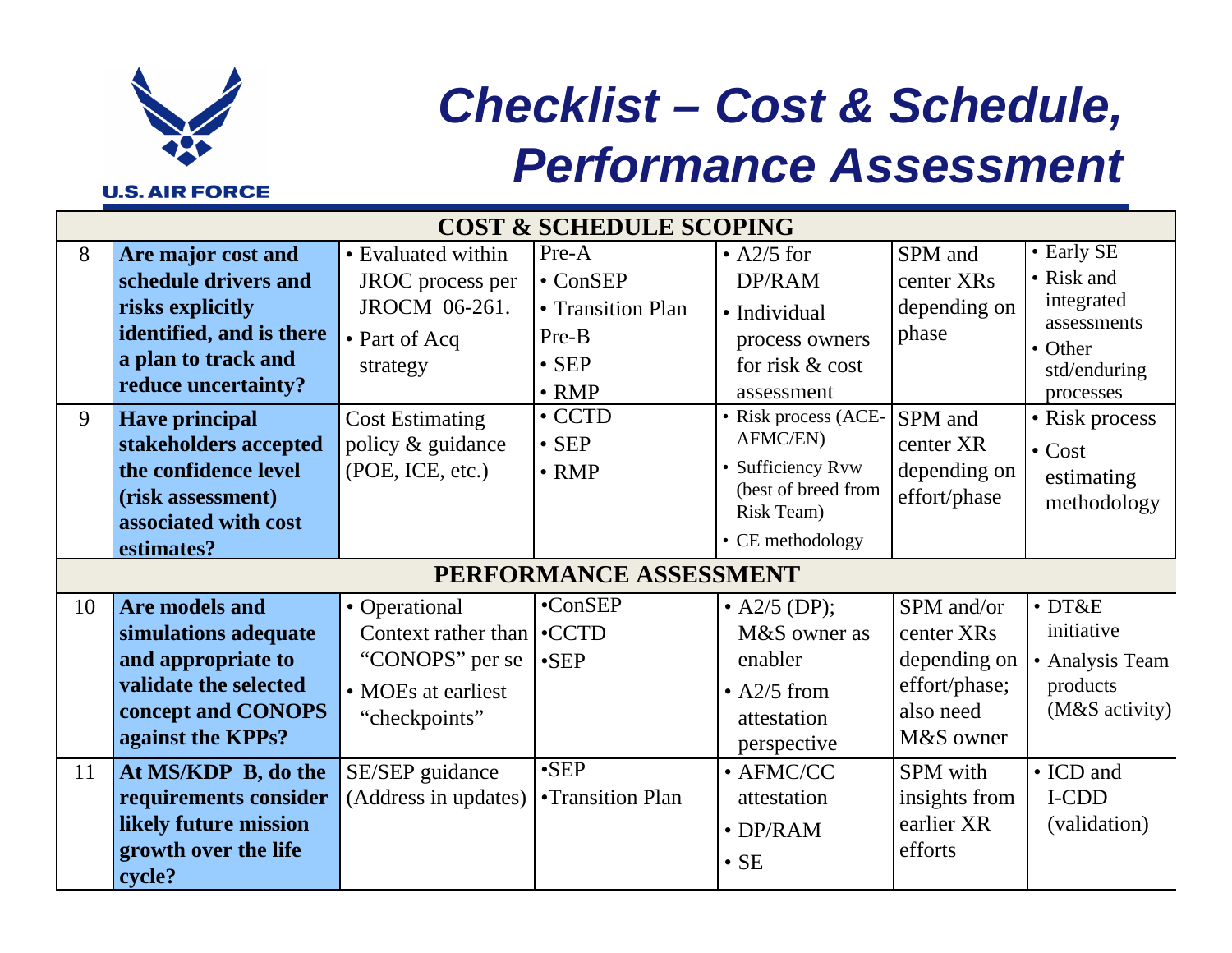

# *Checklist – Architecture, Risk*

#### **U.S. AIR FORCE**

|    |                       | <b>CURRENT</b>     | <b>SUPPORTING</b>               | <b>PROCESS</b>    |                        | <b>KEY</b>                     |
|----|-----------------------|--------------------|---------------------------------|-------------------|------------------------|--------------------------------|
|    |                       | <b>PROCESS</b>     | <b>DOCUMENTATION</b>            | <b>OWNER(S)</b>   | OPR(S)                 | LINKAGE(S)                     |
|    |                       |                    | <b>ARCHITECTURE DEVELOPMENT</b> |                   |                        |                                |
| 12 | Has the system been   | Architecture views | $\bullet$ ConSEP                | SE and            | Center XR <sub>s</sub> | • DT&E initiative              |
|    | partitioned to define | required per JCIDS | $\bullet$ CCTD                  | DP/RAM            | and XPM                | $\bullet$ SoS SE               |
|    | segments that can be  |                    | $\bullet$ SEP                   |                   | depending on           | • ICD and I-CDD<br>to validate |
|    | independently         |                    |                                 |                   | effort/phase           | approach                       |
|    | developed and tested? |                    |                                 |                   |                        | • CCP Guide                    |
| 13 | By MS/KDP A, is       | Architecture views | $\bullet$ ConSEP                | • $A2/5$ for      | <b>Center XRs</b>      | • SoS practices                |
|    | there a plan to have  | required per JCIDS | $\bullet$ CCTD                  | DP/RAM            | and SPM                | and standards                  |
|    | information exchange  | $(OV-3, OV-5 and$  | $\bullet$ SEP                   | process           |                        | • early SE                     |
|    | protocols in place by | SV-6 should        |                                 | • SE process      |                        | $\bullet$ DP/RAM               |
|    | MS/KDP B?             | address)           |                                 | including SoS     |                        |                                |
| 14 | At MS/KDP B, is the   | • SE guidance in   | • Acquisition Strategy          | $\bullet$ SE      | <b>SPM</b>             | Attestation                    |
|    | program plan          | <b>MS B RFP</b>    | $\bullet$ IMP/IMS               | $\bullet$ AFMC/CC |                        |                                |
|    | structured to ensure  | $\bullet$ WBS      |                                 | attestation       |                        |                                |
|    | that the contractor   |                    |                                 |                   |                        |                                |
|    | addresses rqmts       |                    |                                 |                   |                        |                                |
|    | decomposition /       |                    |                                 |                   |                        |                                |
|    | allocation to         |                    |                                 |                   |                        |                                |
|    | hardware, software,   |                    |                                 |                   |                        |                                |
|    | and human elements    |                    |                                 |                   |                        |                                |
|    | sufficiently early in |                    |                                 |                   |                        |                                |
|    | development?          |                    |                                 |                   |                        |                                |

*Integrity* - *Service* - *Excellence* 19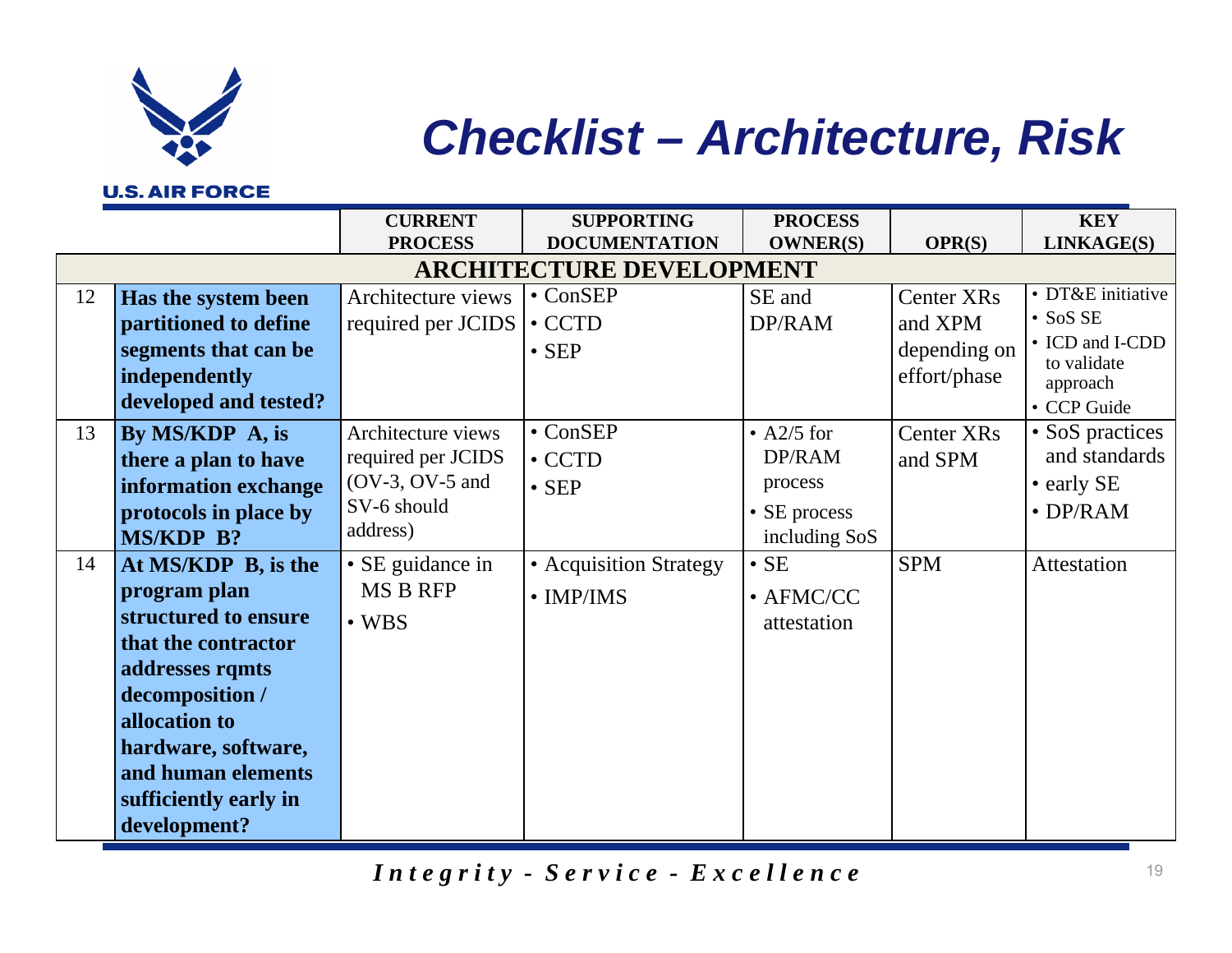

# *Checklist – Risk Assessment, Program Implementation*

|    |                                                                                                                                                                                                                                 | <b>CURRENT</b><br><b>PROCESS</b>                                                | <b>SUPPORTING</b><br><b>DOCUMENTATION</b>                           | <b>PROCESS</b><br><b>OWNER(S)</b>                                                                                                                                                                                                           | OPR(S)                                                                               | <b>KEY</b><br>LINKAGE(S)                                                                                 |  |  |
|----|---------------------------------------------------------------------------------------------------------------------------------------------------------------------------------------------------------------------------------|---------------------------------------------------------------------------------|---------------------------------------------------------------------|---------------------------------------------------------------------------------------------------------------------------------------------------------------------------------------------------------------------------------------------|--------------------------------------------------------------------------------------|----------------------------------------------------------------------------------------------------------|--|--|
|    |                                                                                                                                                                                                                                 |                                                                                 | <b>RISK ASSESSMENT</b>                                              |                                                                                                                                                                                                                                             |                                                                                      |                                                                                                          |  |  |
| 15 | Are all key risk drivers<br>(including but not<br>limited to critical<br>technologies) identified?                                                                                                                              | 10-6 series?                                                                    | $\bullet$ ConSEP<br>$\cdot$ CCTD<br>$\bullet$ SEP<br>$\bullet$ TDTS | SoS engr<br>processes; risk<br>process (must<br>begin early)                                                                                                                                                                                | Center XR <sub>s</sub><br>and SPMs<br>depending on<br>effort/phase                   | • TD initiatives<br>• Linkage betw<br>risk, SE and<br>SoS eng, Cost                                      |  |  |
|    | PROGRAM IMPLEMENTATION                                                                                                                                                                                                          |                                                                                 |                                                                     |                                                                                                                                                                                                                                             |                                                                                      |                                                                                                          |  |  |
| 16 | Does the program<br>implementation plan<br>account for necessary<br>and sufficient # and skill<br>levels of organic<br>(military and civilian),<br><b>FFRDC</b> , and support<br>contractor personnel to<br>manage the program? | • SEP should be a<br>resource-<br>constrained plan<br>• LCMP should<br>address. | • Acq strategy<br>• Transition Plan                                 | $A1$ – should be<br>accounted for in<br><b>Mission</b><br>Assignment<br>process as well as<br>during transition<br>to a $SPO - all$<br>functionals<br>(including $A2/5$ )<br>for DP) need to<br>be included in the<br>assessment<br>process | <b>SPO</b> Cadre<br>and SPM<br>(Center XR,<br>EN, other<br>functionals<br>as needed) | In work (HCC<br>definitions)                                                                             |  |  |
| 17 | At MS/KDP A, is there<br>a plan in place that<br>identifies all necessary<br>activities and resources<br>to reach MS/KDP B?                                                                                                     | <b>LCMP</b>                                                                     | Early SE Guide                                                      | $\bullet$ A2/5 for<br>DP/RAM<br>• SE and SoS<br>processes                                                                                                                                                                                   | <b>Center XRs</b><br>and SPMs<br>w/resource<br>allocation<br>process                 | $\bullet$ SoS<br>$\cdot$ SE<br>$\bullet$ DP/RAM<br>resource<br>allocation<br>• All enduring<br>processes |  |  |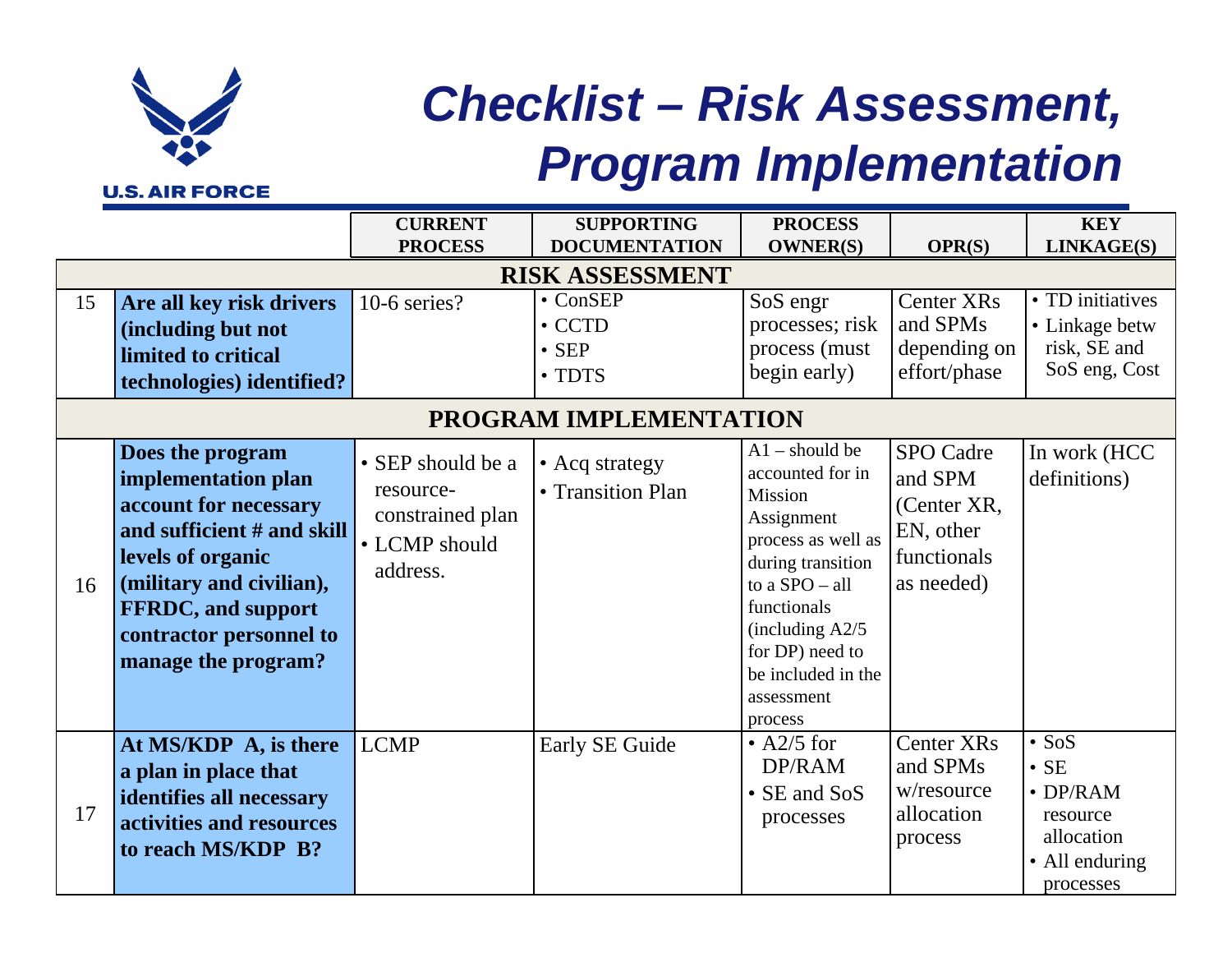# *Checklist – Program Implementation*

#### **U.S. AIR FORCE**

*(2)*

|    |                        | <b>CURRENT</b>           | <b>SUPPORTING</b>      | <b>PROCESS</b>  |                  | <b>KEY</b>       |
|----|------------------------|--------------------------|------------------------|-----------------|------------------|------------------|
|    |                        | <b>PROCESS</b>           | <b>DOCUMENTATION</b>   | <b>OWNER(S)</b> | OPR(S)           | LINKAGE(S)       |
| 18 | Is there a top-level   | SEP and TEMP             | $\bullet$ ConSEP       | A2/5 (DP $\&$   | TE               | DT&E and TD      |
|    | system integration and |                          | $\bullet$ CCTD         | attestation),   | Contractor       | initiatives, SoS |
|    | test plan?             |                          | • Transition Plan      | PM, SE, SoS     |                  | practices        |
| 19 | At MS/KDP B, are       | Usually based on         | $\bullet$ ConSEP       | A1 (Mission     | <b>SPO</b> Cadre | In work (HCC     |
|    | the necessary and      | PM and CE                | • Transition Plan      | Assignment      | and SPM          | definitions)     |
|    | sufficient program     | judgment and then        |                        | Process)        | (Center XR,      |                  |
|    | management and         | articulated in SEP       |                        |                 | EN, other        |                  |
|    | systems engineering    | and LCMP. They           |                        |                 | functionals      |                  |
|    | management             | are empowered to         |                        |                 | as needed)       |                  |
|    | personnel in place?    | tailor processes.        |                        |                 |                  |                  |
|    | <b>Have they been</b>  | <b>EMA</b> instituted to |                        |                 |                  |                  |
|    | empowered to tailor    | add/improve              |                        |                 |                  |                  |
|    | processes and enforce  | discipline for           |                        |                 |                  |                  |
|    | requirements stability | requirements             |                        |                 |                  |                  |
|    | through IOC?           | stability.               |                        |                 |                  |                  |
| 20 | Has the government     | New policy memo          | <b>Transition Plan</b> | Mission         | <b>OSD</b>       | In work (OSD)    |
|    | attempted to align the | forthcoming              |                        | assignment      |                  |                  |
|    | duration of the        |                          |                        | process with    |                  |                  |
|    | program manager's      |                          |                        | senior officer  |                  |                  |
|    | assignment with key    |                          |                        | moves           |                  |                  |
|    | milestones and         |                          |                        |                 |                  |                  |
|    | deliverables?          |                          |                        |                 |                  |                  |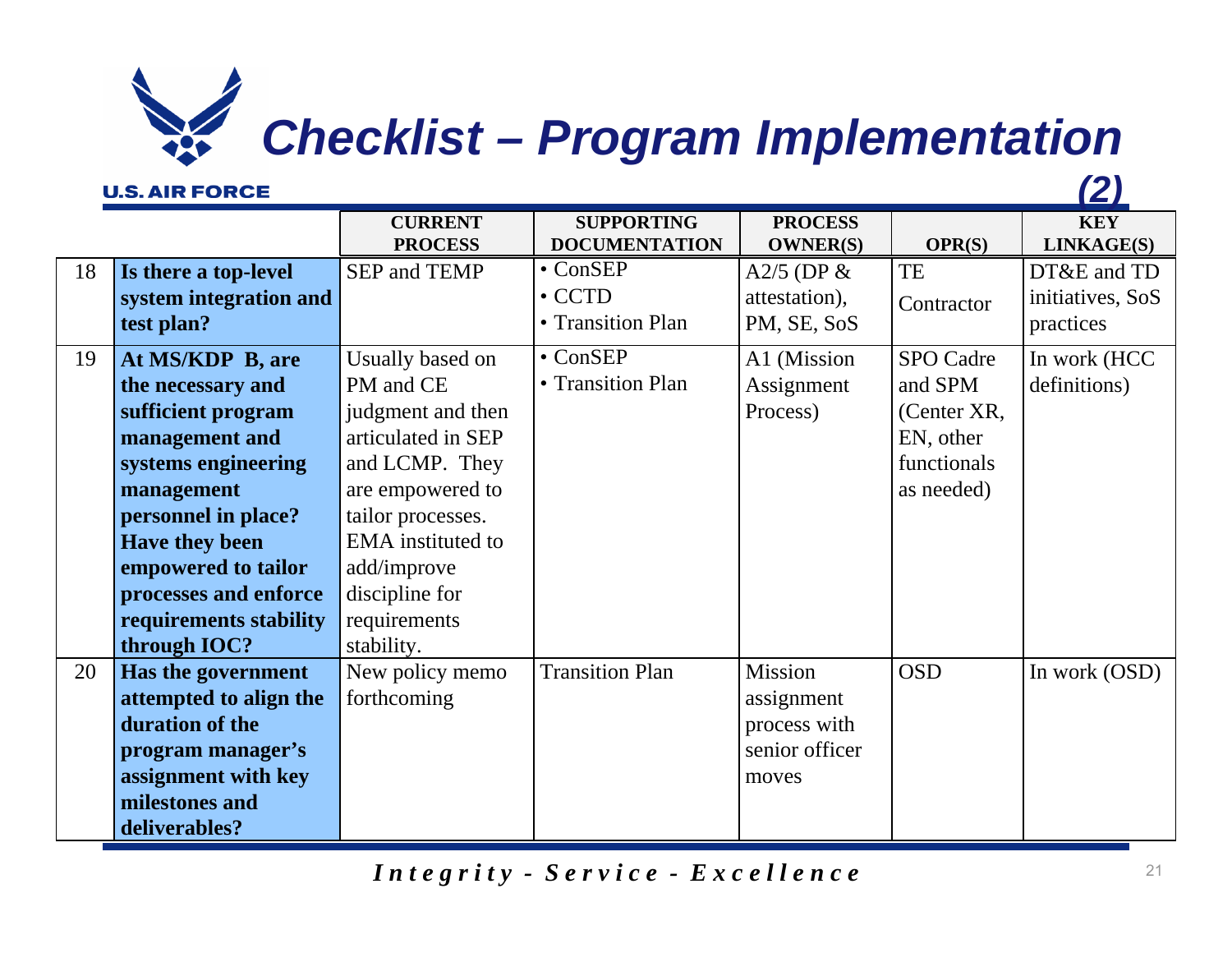

- Basic tenets of prototyping can help a program**to-be directly address 10 of the 20 checklist items -- at least one in each of the 7 areas**
- A well-crafted prototyping plan can impact most **if not all other items**

| <b>PROTOTYPING AND EARLY SE CHECKLIST "BOX SCORE"</b> |     |                                     |     |  |  |  |  |
|-------------------------------------------------------|-----|-------------------------------------|-----|--|--|--|--|
| <b>Concept Development</b>                            | 2/4 | <b>Architecture Development 2/3</b> |     |  |  |  |  |
| <b>KPPs and CONOPS</b>                                | 1/3 | <b>Risk Assessment</b>              | 1/1 |  |  |  |  |
| <b>Cost and Schedule Scoping 2/2</b>                  |     | <b>Program Implementation</b>       |     |  |  |  |  |
| <b>Performance Assessment</b>                         | 1/2 | <b>Strategy</b>                     | 1/5 |  |  |  |  |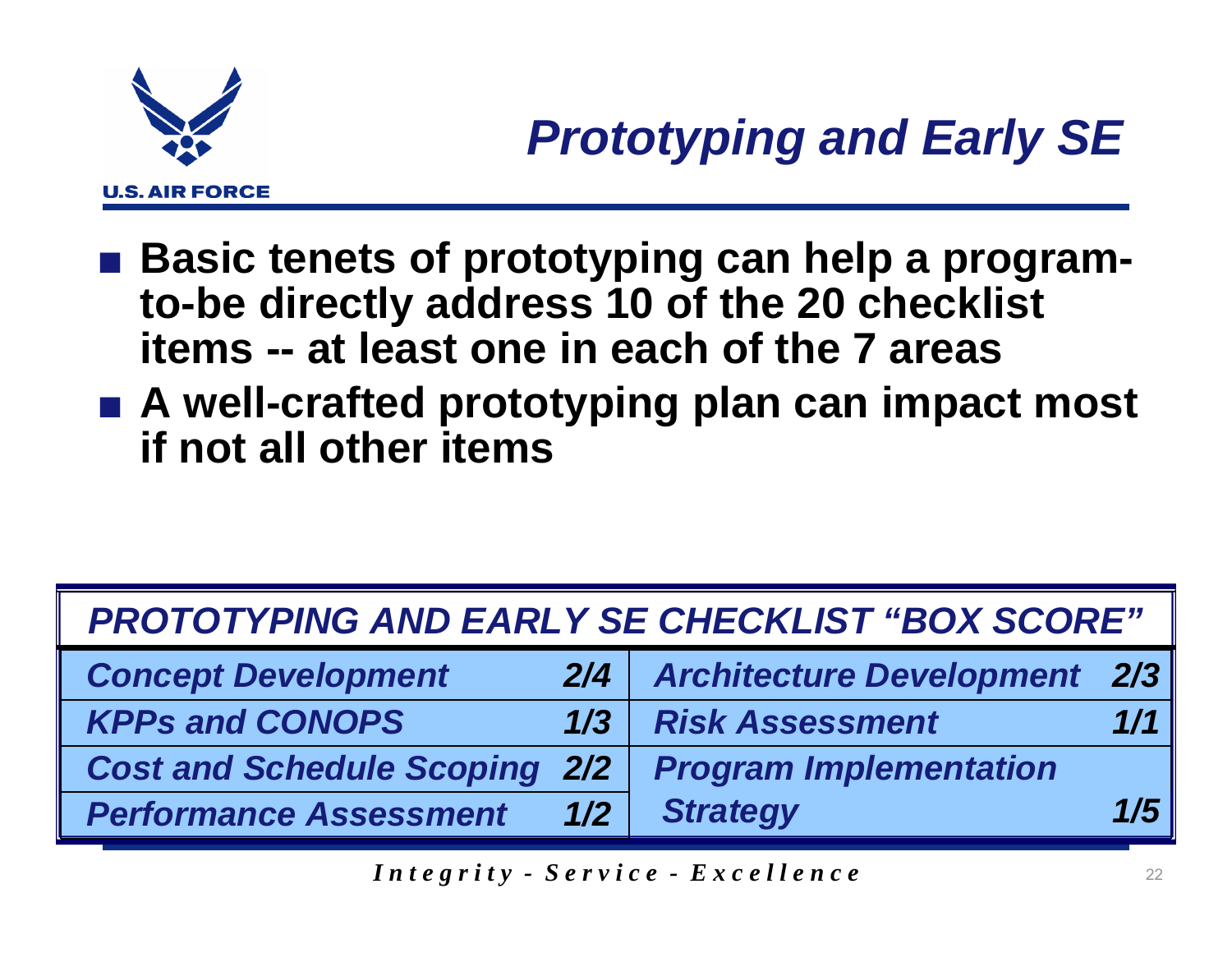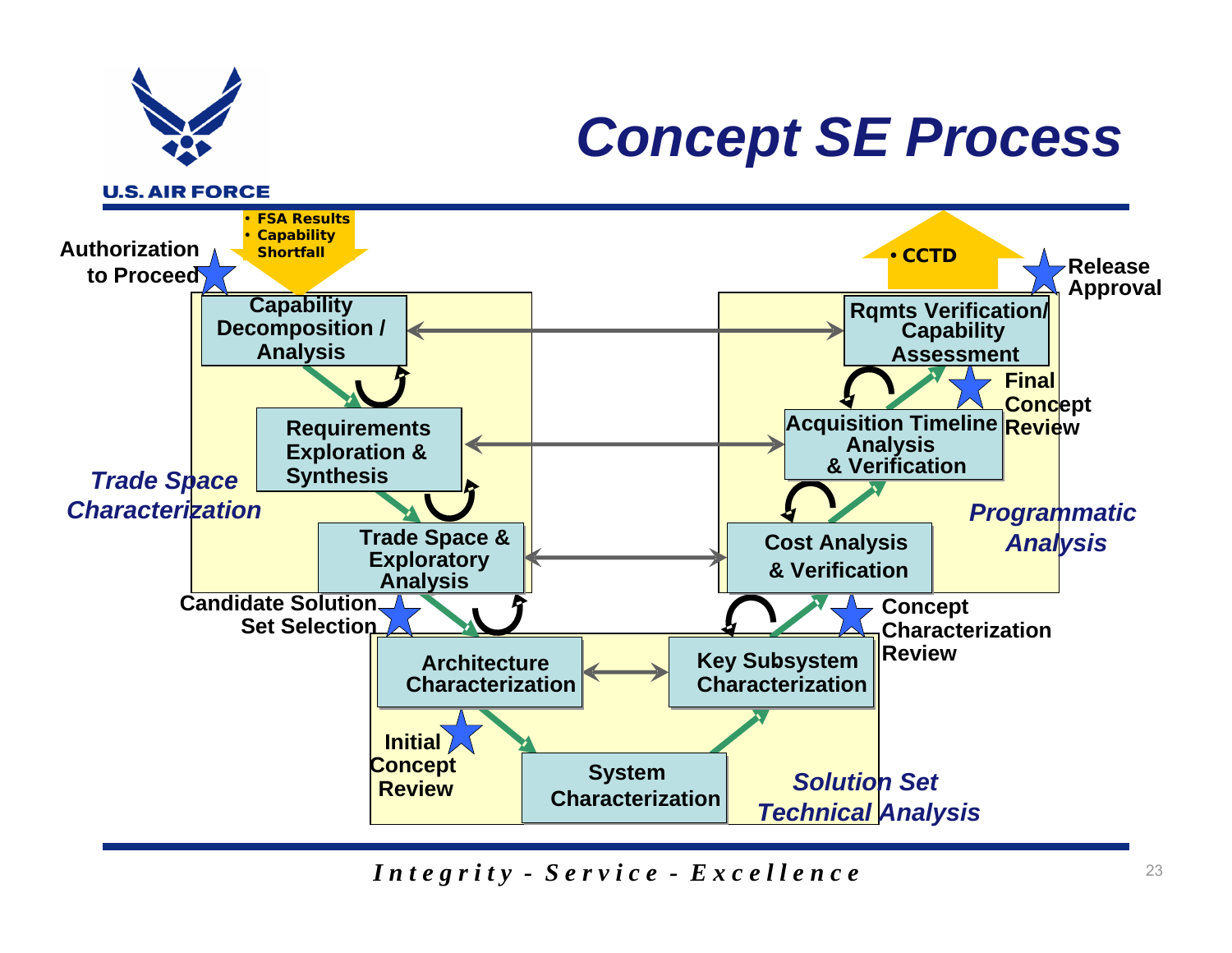

### *CCTD Content*

Attachment 1: Concept Characterization and Technical Description Format

#### **Concept Characterization and Technical** Description (CCTD)

for

#### **Concept Name**

 $DATE$ 

#### Prepared by:

Name of Source (e.g. Concept Development Organization, AFRL, Corporation, etc)

NOTE: Subjects in boldface type listed in this Table of Contents are mandatory. Design and performance parameters (e.g. "weight, power, cooling, throughput") for identified studies, analyses, and/or experiments should be selected on the basis of relevance to the concept, mission description, etc. Approaches and assumptions should reflect the <u>anticipated</u> purpose of the technical planning (e.g. strategic planning, AoA, weapon system technology demonstration). Descriptive detail should be consistent with the concept's level of maturity/fidelity and the purpose for which the concept is being developed. This document is not expected to be at the level of a formal submittal such as a milestone review product.

#### **TABLE OF CONTENTS**

| 1. |     |                                                                 |
|----|-----|-----------------------------------------------------------------|
| 2. |     |                                                                 |
| 3. |     |                                                                 |
|    | 31  |                                                                 |
|    | 32  |                                                                 |
|    | 33  |                                                                 |
|    | 34  |                                                                 |
| 4. |     |                                                                 |
|    | 4.1 |                                                                 |
|    | 42  |                                                                 |
|    | 43  |                                                                 |
|    | 44  |                                                                 |
| 5. |     |                                                                 |
|    | 5.1 |                                                                 |
|    | 52  |                                                                 |
|    | 53  |                                                                 |
|    | 54  |                                                                 |
|    | 55  |                                                                 |
|    | 5.6 |                                                                 |
|    | 57  |                                                                 |
|    | 5.8 | Concept Design Conclusions (Capability Performance Description) |
| 6. |     |                                                                 |
|    | 61  |                                                                 |
|    | 62  |                                                                 |
|    | 63  |                                                                 |
|    | 64  |                                                                 |
|    | 65  |                                                                 |
|    | 66  |                                                                 |
|    | 67  |                                                                 |
|    | 68  |                                                                 |
|    | 60  |                                                                 |
|    | 610 |                                                                 |
| 7. |     |                                                                 |
| 8. |     |                                                                 |

*Integrity - Service - Excellence* 24